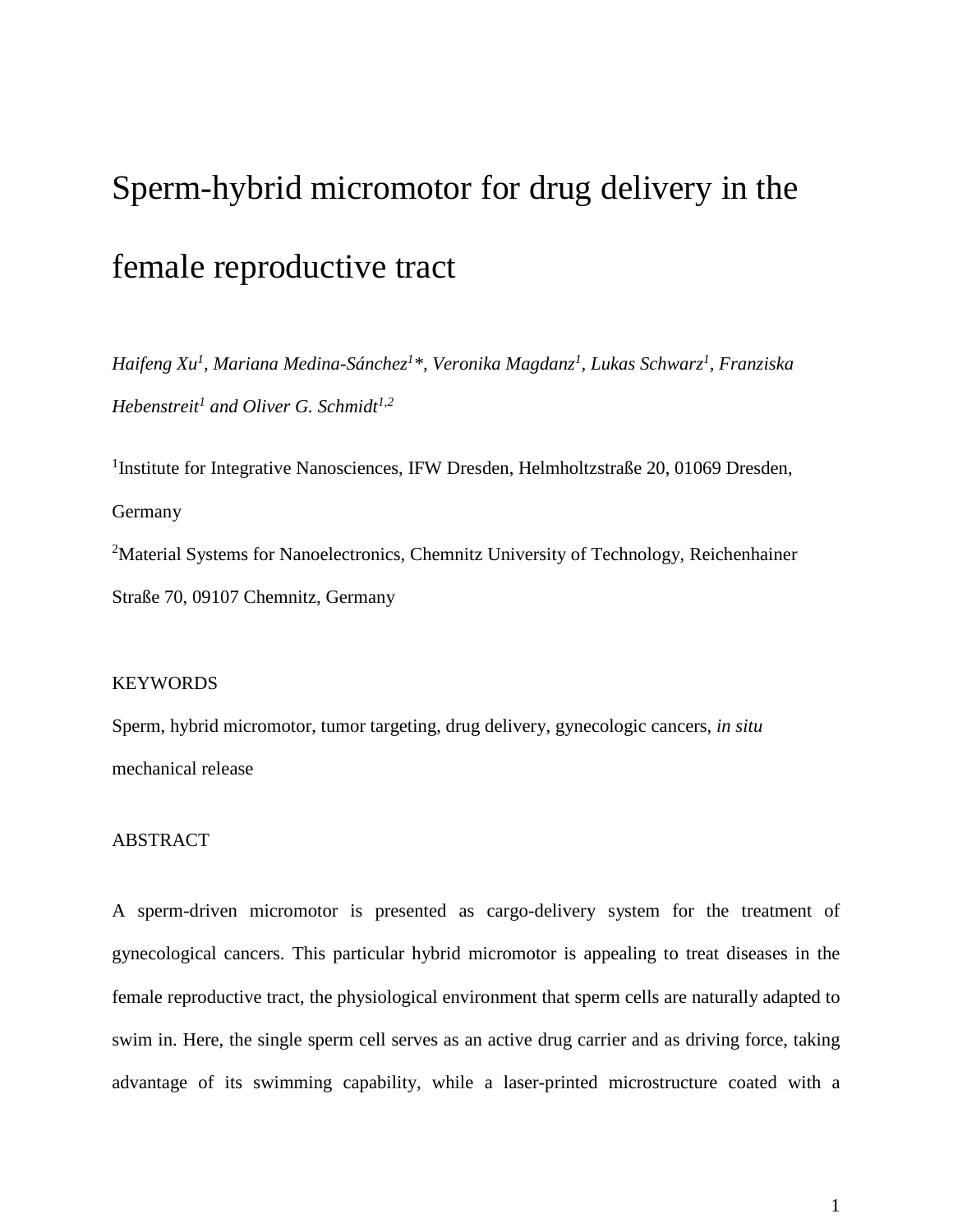nanometric layer of iron is used to guide and release the sperm in the desired area by an external magnet and structurally imposed mechanical actuation, respectively. The printed tubular microstructure features four arms which release the drug-loaded sperm cell *in situ* when they bend upon pushing against a tumor spheroid, resulting in the drug delivery, which occurs when the sperm squeezes through the cancer cells and fuses with cell membrane. Sperms also offer higher drug encapsulation capability and carrying stability compared to other nano and microcarriers, minimizing toxic effects and unwanted drug accumulation. Moreover, sperms neither express pathogenic proteins nor proliferate to form undesirable colonies, unlike other cells or microorganisms do, making this bio-hybrid system a unique and biocompatible cargo delivery platform for various biomedical applications, especially in gynecological healthcare.

# **INTRODUCTION**

The development of drug delivery systems that provide effective doses locally in a controlled way is one of the main challenges in the worldwide fight against cancer.<sup>[1,](#page-22-0) [2](#page-22-1)</sup> Among such nano- and microcariers, liposomes were shown to be able to lower the cytotoxicity, improve the solubility and control the release of drugs.<sup>[3](#page-22-2)</sup> Despite surface functionalization that allows them to increase the circulation time<sup>4</sup> and active tumor targeting ability,<sup>[5](#page-22-4)</sup> there are still a lot of challenges to address, such as unspecific uptake by other organs[,](#page-22-5)  $6$  limited tissue penetration<sup>[7](#page-22-6)</sup> and the decrease of effective concentration due to the dilution in body fluids[.](#page-22-7) $8$  To overcome the abovementioned challenges, novel cellular carriers have been proposed, that take advantage of the membrane fluidity, long lifespan and high biocompatibility of cells. [9](#page-22-8) As examples, stem cells as a combinatorial drug delivery system have been used for regenerative therapy,<sup>[10](#page-22-9)</sup> macrophages for anticancer drug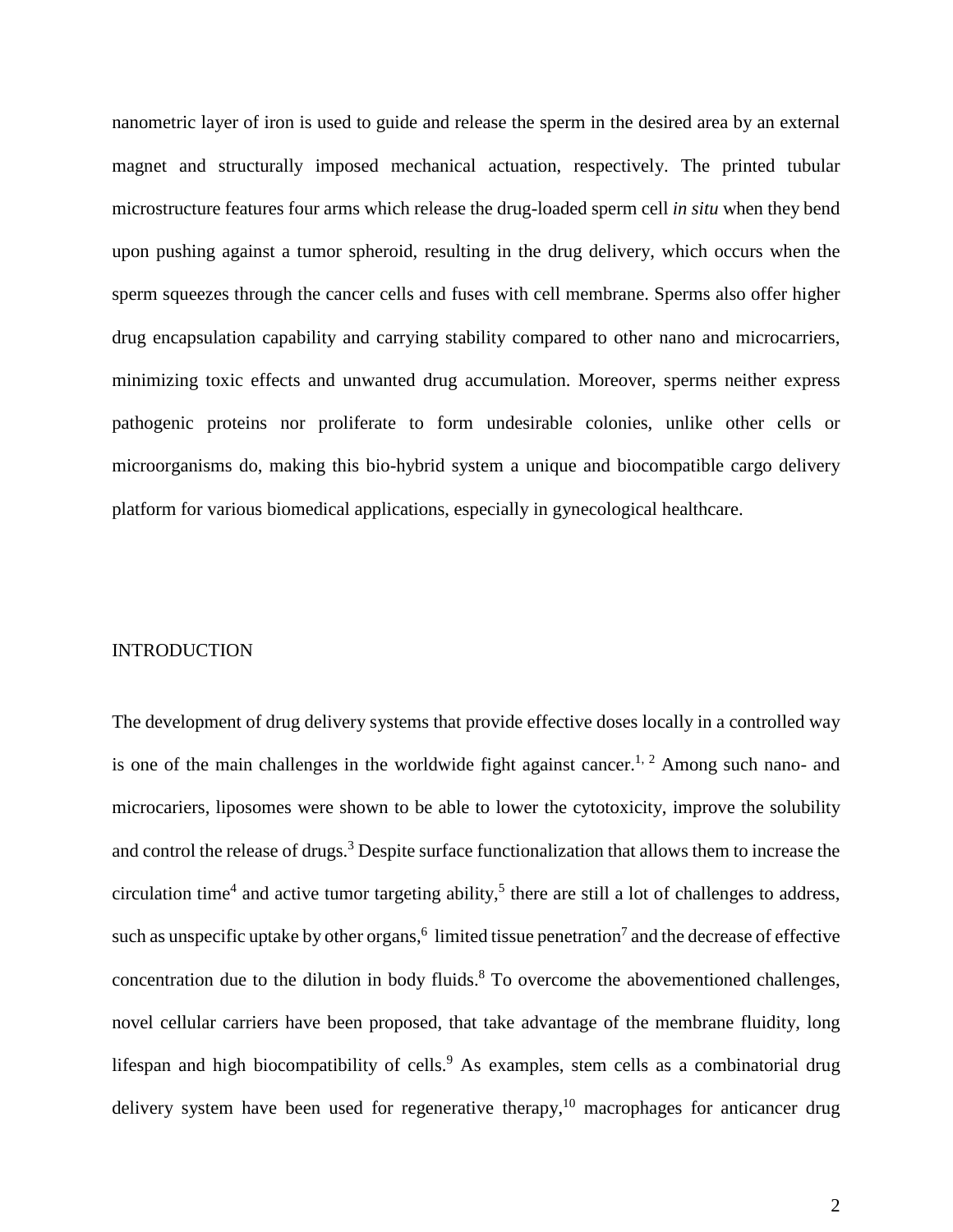delivery<sup>11</sup> and red blood cells for sustained drug release in blood.<sup>12</sup> However, a precise transport method is particularly necessary for targeted drug delivery. Self-propelled cells, which provide a combination of cellular encapsulation and propulsion, are attractive due to their biocompatibility, ability to interact with other cells/tissue and optimal swimming performance in physiological microenvironments[.13,](#page-22-12) [14](#page-22-13) Bacteria, for example, have been reported as promising self-propelled carriers.<sup>15</sup> Combined with their chemotactic,<sup>16</sup> and/or magnetotactic properties<sup>17</sup> or associated guidance components, [18](#page-22-17) bacteria can transport and deliver drugs or perform *in situ* sensing. It is however noteworthy that rapid clearance or even autoimmune reactions might be caused by the immune response to certain bacteria.<sup>19</sup>

In this work, we report a new type of sperm-hybrid micromotor and its potential application in targeted drug delivery to treat gynecologic cancers, including cervical, ovarian, uterine, vaginal, vulvar and fallopian tube cancers, which are affecting more than 100.000 women every year in the United States. [20](#page-23-0) The here reported micromotor comprises a motile sperm that serves as the propulsion source and drug carrier, and a 3D printed four-armed microtube, also called "tetrapod", used for the magnetic guidance and mechanical release (Figure 1a). Compared to other drug carriers, sperms are naturally optimized to swim efficiently through the female reproductive system and can load a high amount of drugs, $21$  making them good candidates as drug carriers toward gynecologic cancer treatment. The sperm cell provides an extraordinary ability to encapsulate protein and other hydrophilic drugs owing to its crystalline nucleus.<sup>[22](#page-23-2)</sup> The sperm membrane can protect drugs from body fluid dilution, immune-reactions and the degradation by enzymes. Sperms, with their compact membrane system, can efficiently avoid dose dumping, which is regarded as a major issue of micelles.<sup>23</sup> For microscale carriers such as microspheres, micro capsules, and drug-loaded micromotors,  $24, 25$  drug uptake is always a problematic issue.  $26$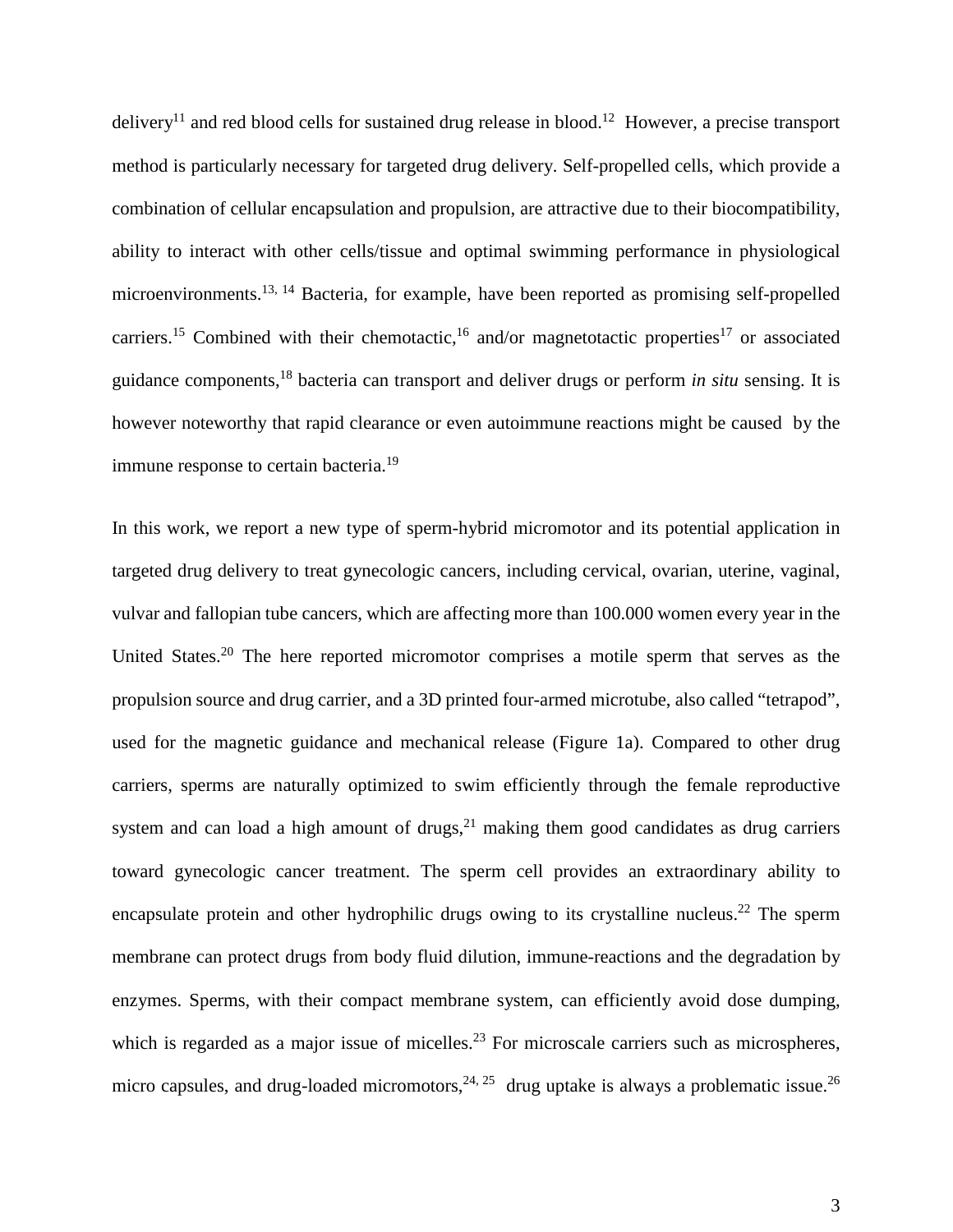Sperm cells, with their somatic cell-fusion ability, $^{27}$  $^{27}$  $^{27}$  are expected to improve the drug transfer to the target cells and the drug availability as well. Several proteins from the sperm membrane, such as CD9 and integrins are involved in this process.<sup>27</sup> It solves the uptake problem of microscale carriers via the nanoscale mechanism of membrane fusion. Providing controllable guiding and release mechanisms, sperm-hybrid micromotors can potentially deliver drugs precisely to tumor tissue and furthermore avoid undesired drug accumulation in healthy tissue. The concept of a hybrid microdevice consisting of a sperm cell and a synthetic component was introduced in our previous research, where micromotors have been successfully employed to transport and guide single sperm cells as a promising approach for *in vivo* assisted fertilization. [13,](#page-22-12) [28](#page-23-8) In the here presented work, we pursue a different application, however staying in the field of gynecologic medicine to take advantage of the sperms' natural adaptability to the reproductive system. This novel system combines several intriguing features, namely self-propulsion, *in situ* mechanical release of the drug-loaded sperm, penetration ability and high drug loading capacity. Besides, sperm-hybrid micromotors are exceptionally well-suited to swim through the female reproductive tract due to the naturally developed specialization of the cellular component.

### RESULTS

### *Guidance and sperm release*

The tetrapod microstructure was designed to have a tubular body and four flexible arched arms (Figure 1a). These arms protrude from one opening of the microtube in a curved manner. The dimensions of the microstructure are shown in Figure 1b,c. At the narrowest point between the four arms, the maximum distance is  $4.3 \mu$ m. In preliminary experiments, the dimensions of the structure were optimized according to the dimensions of a sperm cell (for the experiments shown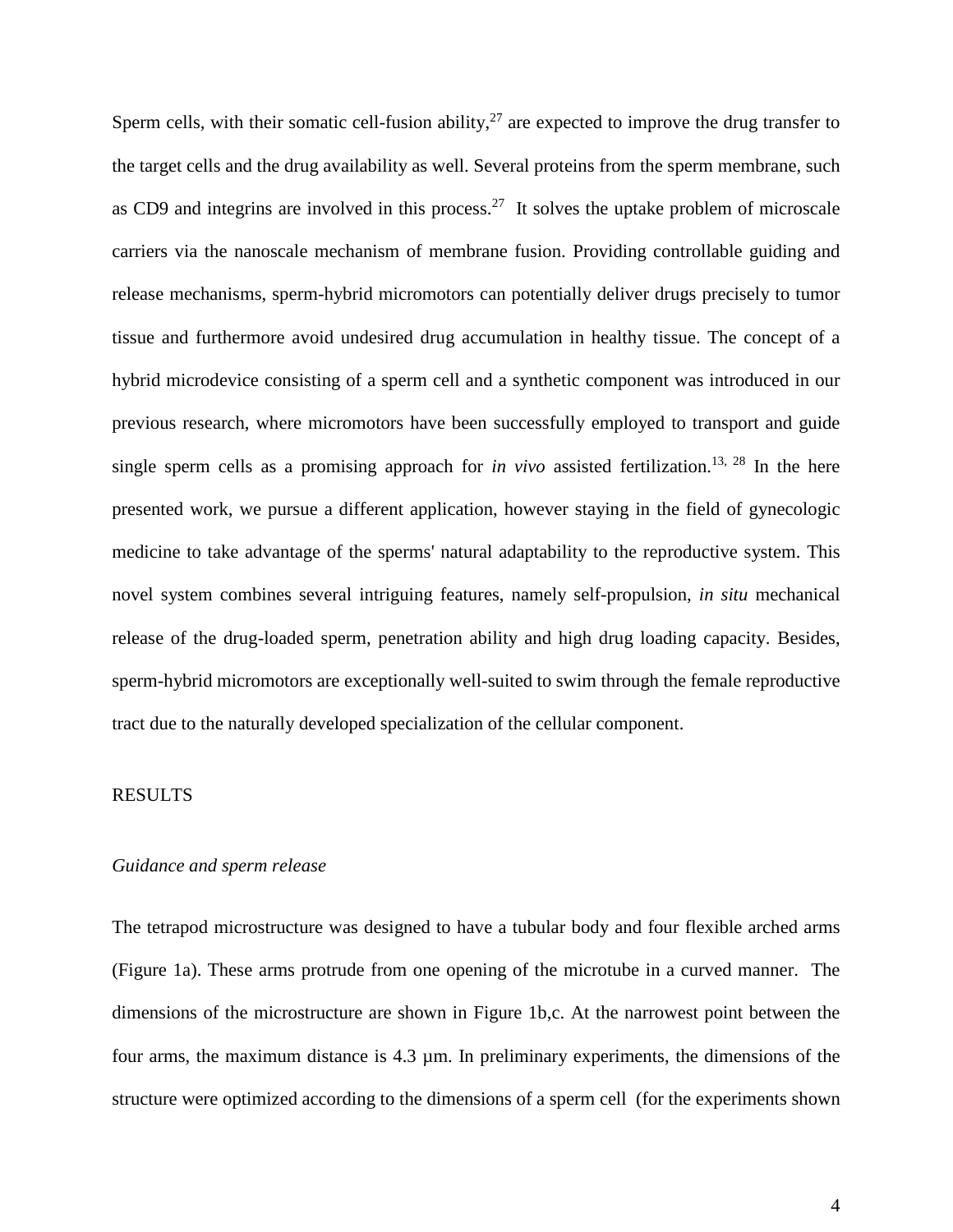in this manuscript, bovine sperm cells were selected for their similar paddle-like shape to human sperms), of which the head is on average 4.5  $\mu$ m wide, 1  $\mu$ m thick and 10  $\mu$ m long.<sup>[29,](#page-23-9) [30](#page-23-10)</sup> Therefore, the sperm can be captured to propel the microstructure. Once the arms hit a substantial barrier, such as a cell cluster, they bend to enlarge the distance between the arms allowing the sperm to escape from the tube in the process (Figure 1a). The polymeric structure was designed and fabricated by means of two-photon 3D nanolithography (Figure 1c). Then the tetrapod microstructure was asymmetrically coated with 10 nm of iron with a tilt angle of 15º to create a magnetic "easy axis". An additional layer of 2 nm of titanium was deposited to improve the composite's biocompatibility. A simulation was performed with finite element software to validate the optimum tetrapod geometry (detailed parameters shown in SI). This simulation indicated that the applied force of 128 pN by a motile sperm<sup>[31](#page-23-11)</sup> results in the arms deformation, increasing the aperture or diagonal distance between them in about 328 nm (Figure 1d). Such deformation is enough for the sperm to be released. The enlargement would be increased up to 1018 nm when the applied force is 450 pN which could be generated by a hyperactivated sperm.<sup>[32](#page-23-12)</sup> To ensure the sperm release from the microstructure, progesterone was added to the sperm medium to hyperactivate sperms.<sup>33</sup> Video S1 demonstrates the elasticity and shape memory of the arms by repeatedly pressing down the arm with an AFM tip towards the substrate. The arms were bent but returned to their original position without damage.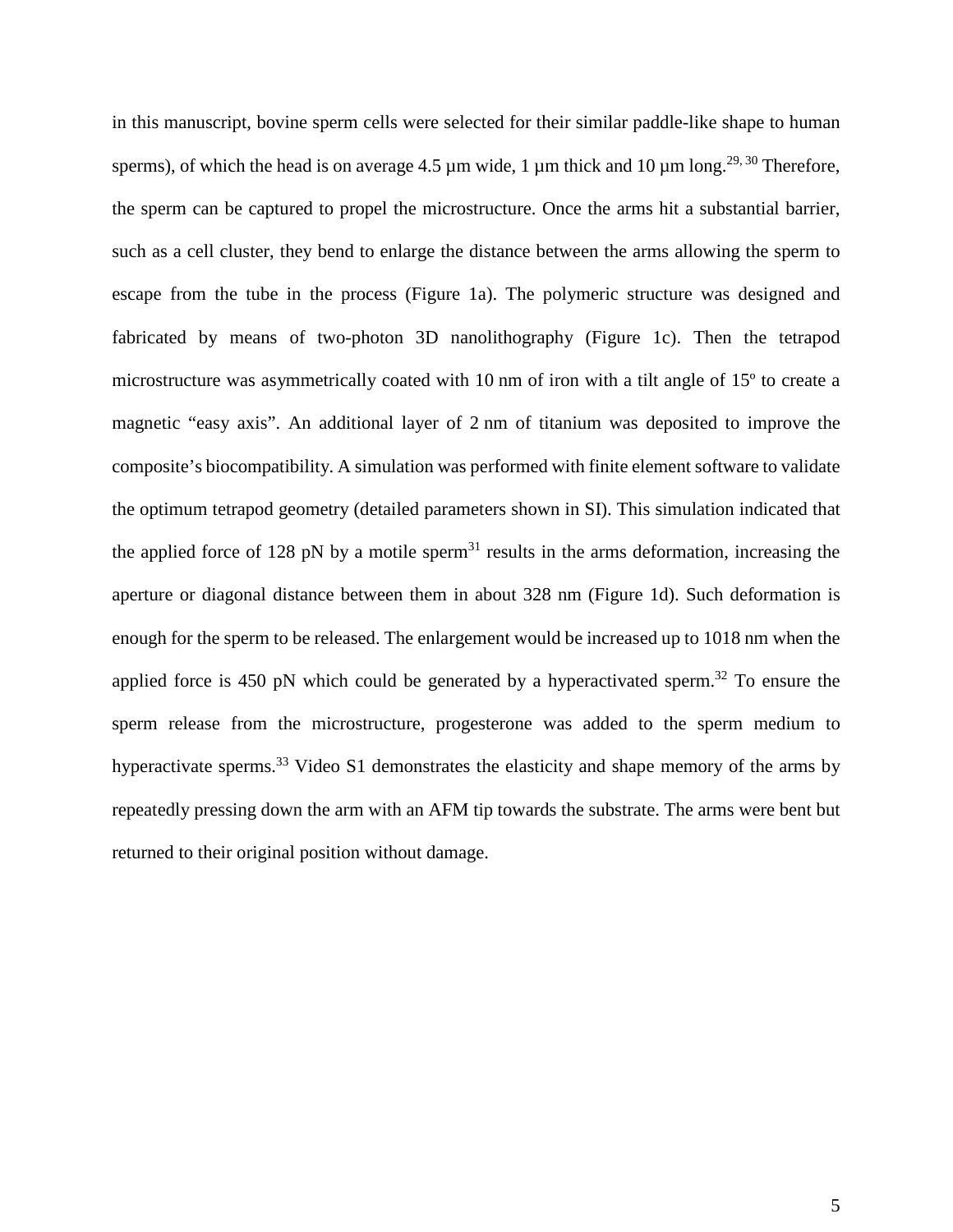

**Figure 1.** (a) Schematic illustration of the sperm-hybrid micromotor and the sperm release process. Black arrows represent the reactive force on the arms upon hitting an obstacle. (b) Top view of the tetrapod microstructure with schematic sperm head (c) SEM images of an array of printed tetrapod microstructures. (d) Simulation results demonstrating the deformation of one single arm. Yellow arrows represent the applied forces. (i) Applied force is 128 pN from a motile, non-hyperactivated sperm. (ii) Applied force is 450pN from a hyperactivated sperm.

When an approaching sperm reaches the microstructure, it gets mechanically trapped inside the cavity of the tubular part and start to push the tetrapod forward (Video S2). The tubular body of the tetrapod is only 2 µm longer than the sperm head, thus the sperm tail can still beat freely outside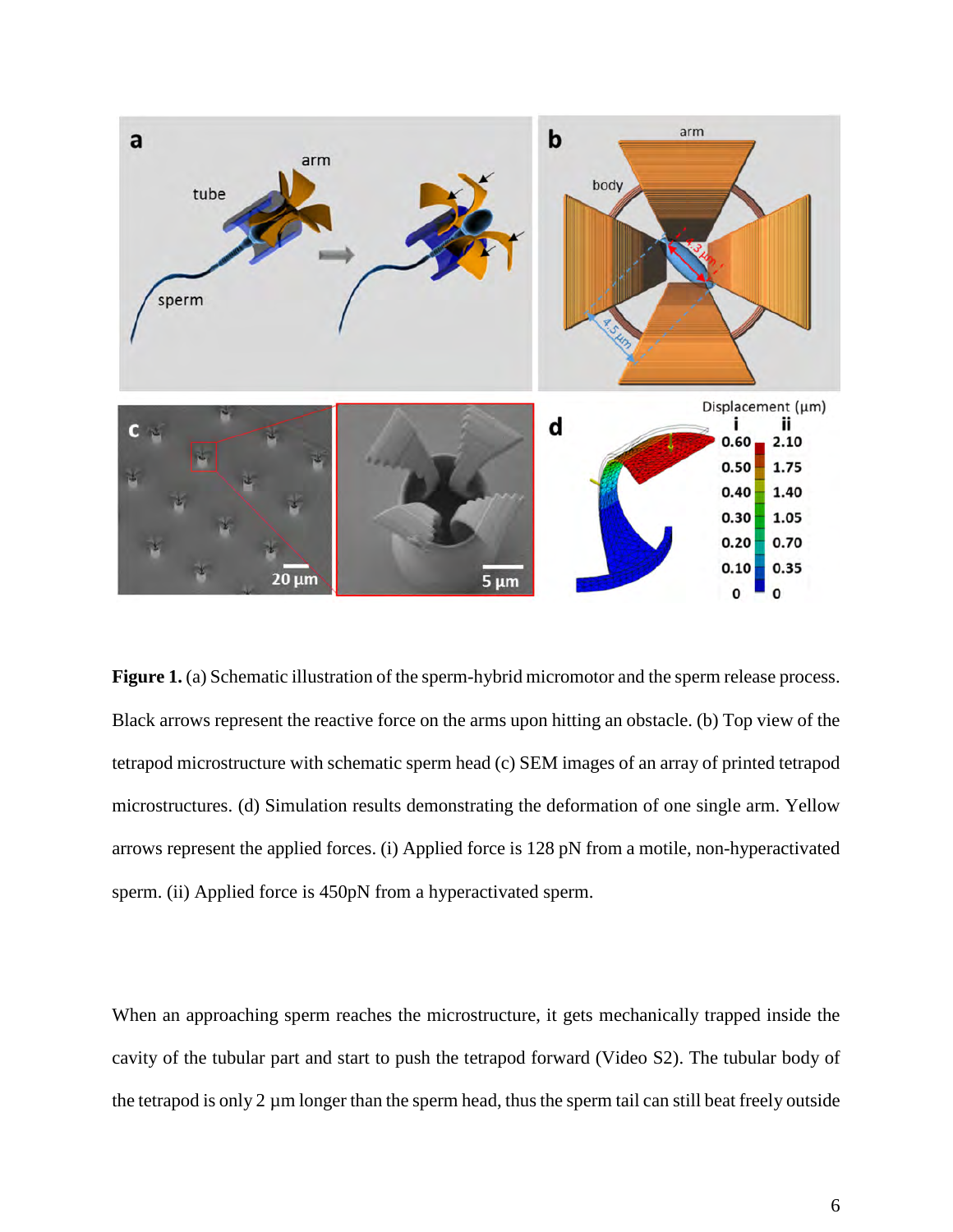the tube to provide powerful propulsion as it was previously demonstrated by our group.<sup>[34](#page-23-14)</sup> Compared to free sperms, the average swimming velocity of the sperm-hybrid micromotors is nonetheless decreased by 43% from  $73 \pm 16$  µm/s to  $41 \pm 10$  µm/s (for 15 samples of sperm-hybrid micromotors). The main reason for the velocity reduction is thought to be the increase of the fluid drag that is provoked by the synthetic material and the complex structure of the tetrapod. It was reported that the swimming velocity of sperms is influenced by temperature and the rheology of the medium as well[.35](#page-23-15) The asymmetrically distributed metal coating makes it possible to guide a tetrapod microstructure or a sperm-hybrid micromotor and even manipulate several of them simultaneously (Video S3). Figure 2a illustrates a rectangular track of a guided sperm hybridmicromotor, also shown in Video S3. The hybrid motor was easily steered by changing the direction of the external magnet. In most cases, the hybrid micromotor rotates while it moves forward due to the helical motion of the sperm,<sup>[36](#page-23-16)</sup> which means the tetrapod does not change the characteristic motion of the sperm. Figure 2b illustrates vertical guidance of a sperm-tetrapod. The hybrid micromotor was steered to swim vertically out of plane simply when the external magnet was placed vertically. Thereby the swimming depth of the tetrapod could be adjusted. Pluronic<sup>®</sup> F-127 solution was reported previously as sperm repellent agent.<sup>[37](#page-23-17)</sup> Prior to the experiments with sperm cells, tetrapods were thus treated with Pluronic® F-127 solution to reduce undesired adhesion between the sperm membrane and the tetrapod surface. Video S4a shows the motion of the sperm-tetrapod without adhesion in which the sperm cell rotates inside the tetrapod. In the nonadhesion situation, sperms immediately swam out when the tetrapod arms hit an obstacle. However, the majority of tetrapods was found to rotate together with captured sperms due to either surface interaction between the sperm membrane and the material surface or the mechanical locking of the sperm head inside the structure (Figure 2c). In these cases, it always took several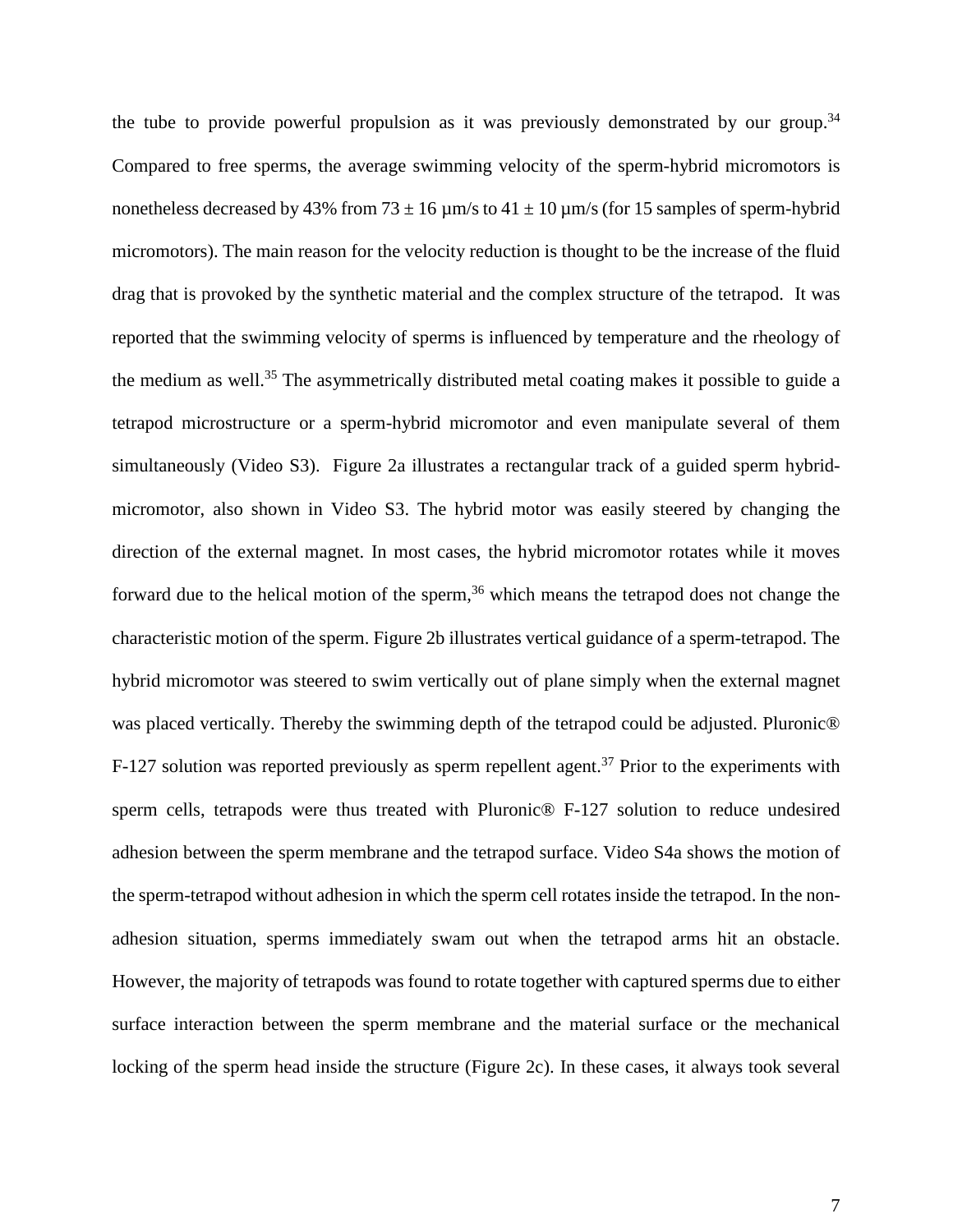seconds from the moment the tetrapod hit a wall until complete release of the contained sperm (Video S4b,c).

PDMS microfluidic channels were fabricated as a platform for the investigation of the sperm release mechanics. Sperm release occurred when two arms hit a corner (Video S4a,b) or when four arms hit a wall (Video S4c), while the release processes are different in both cases. When the motors came into contact with the targeted barriers, they still rotated for a while after the forward swimming was stopped. The rotating sperm-tetrapod stopped faster when two arms hit a corner because of the geometric gap between the arms which was easily caught on a corner. Once the rotation stopped, the sperm cell escaped when the tetrapod arms opened (release in 7 s). When four arms hit a wall, the rotation was not stopped because the arms were not locked. Thus, the sperm release took longer when four arms were bent on a wall (12 s). In both cases, tetrapods were pushed back by around 3 µm after the sperms escaped. The reason for these recoils is the existence of an elastic force that makes the tetrapod arms recover their original shape once the pushing sperm is gone. Even though there is a substantial diversity in bovine sperm dimensions, swimming behaviors and fabricated tetrapods within a sample, more than 2/3 (15 out of 22) of the coupled motors were shown to successfully release sperm cells.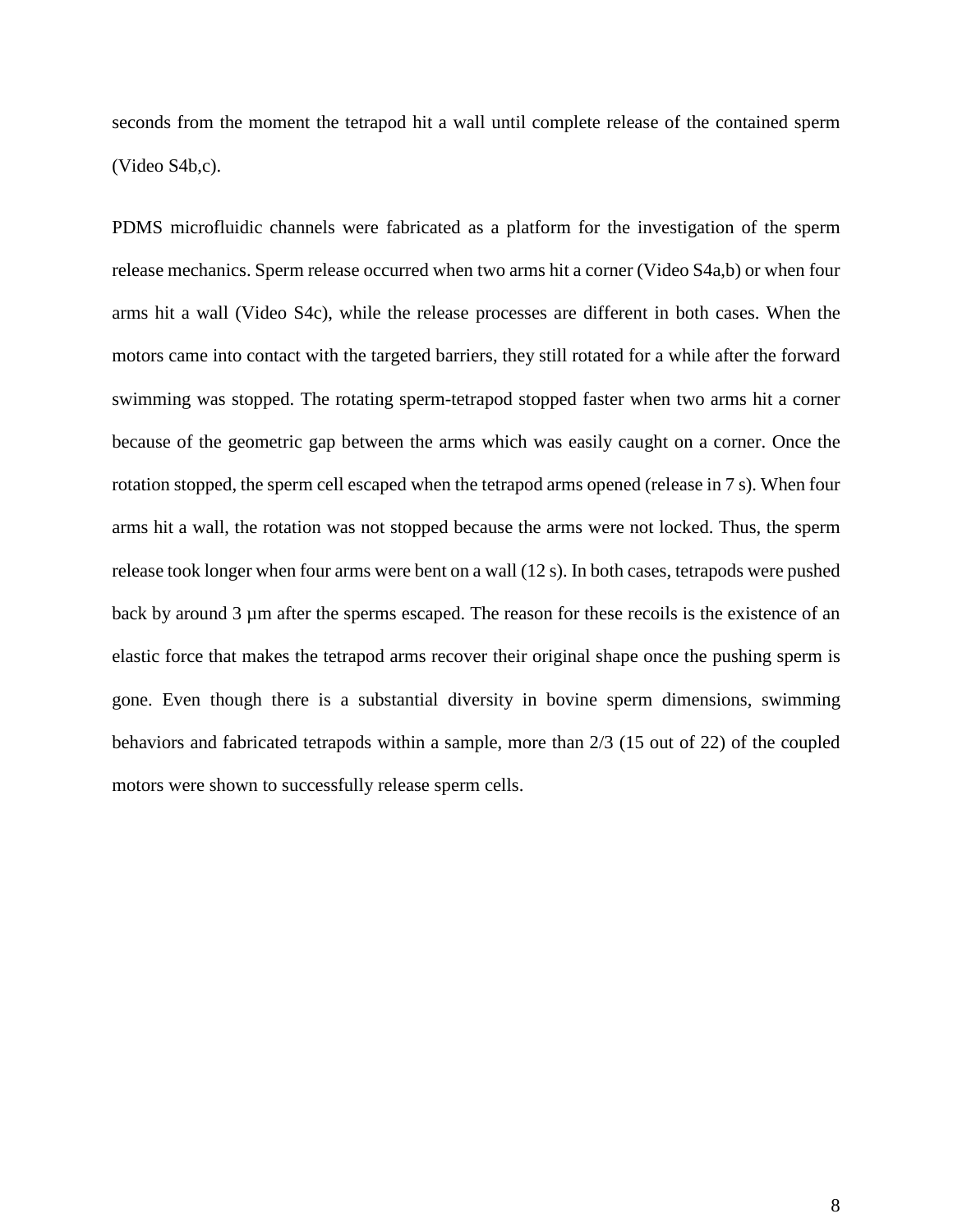

Figure 2. (a) Rectangular track (red line) of a sperm-hybrid micromotor under magnetic guidance in the horizontal plane; (b) Steering of a sperm-hybrid micromotor into the vertical plane. (c) Image sequence of a sperm release process when the arms hit the corner of a PDMS wall. Red arrows point at the sperm head. Time lapse in min:sec.

Previous research has reported similar elastic structures on the microscale that were also fabricated by two-photon lithography.<sup>[38](#page-23-18)</sup> For example, a microscale beam was deformed by around 5  $\mu$ m under compression with 68 pN.<sup>39</sup> The elasticity of such photosensitive polymeric material depends on the type of monomer and the cross-linking parameters.<sup>[38](#page-23-18)</sup> In order to avoid uncontrolled release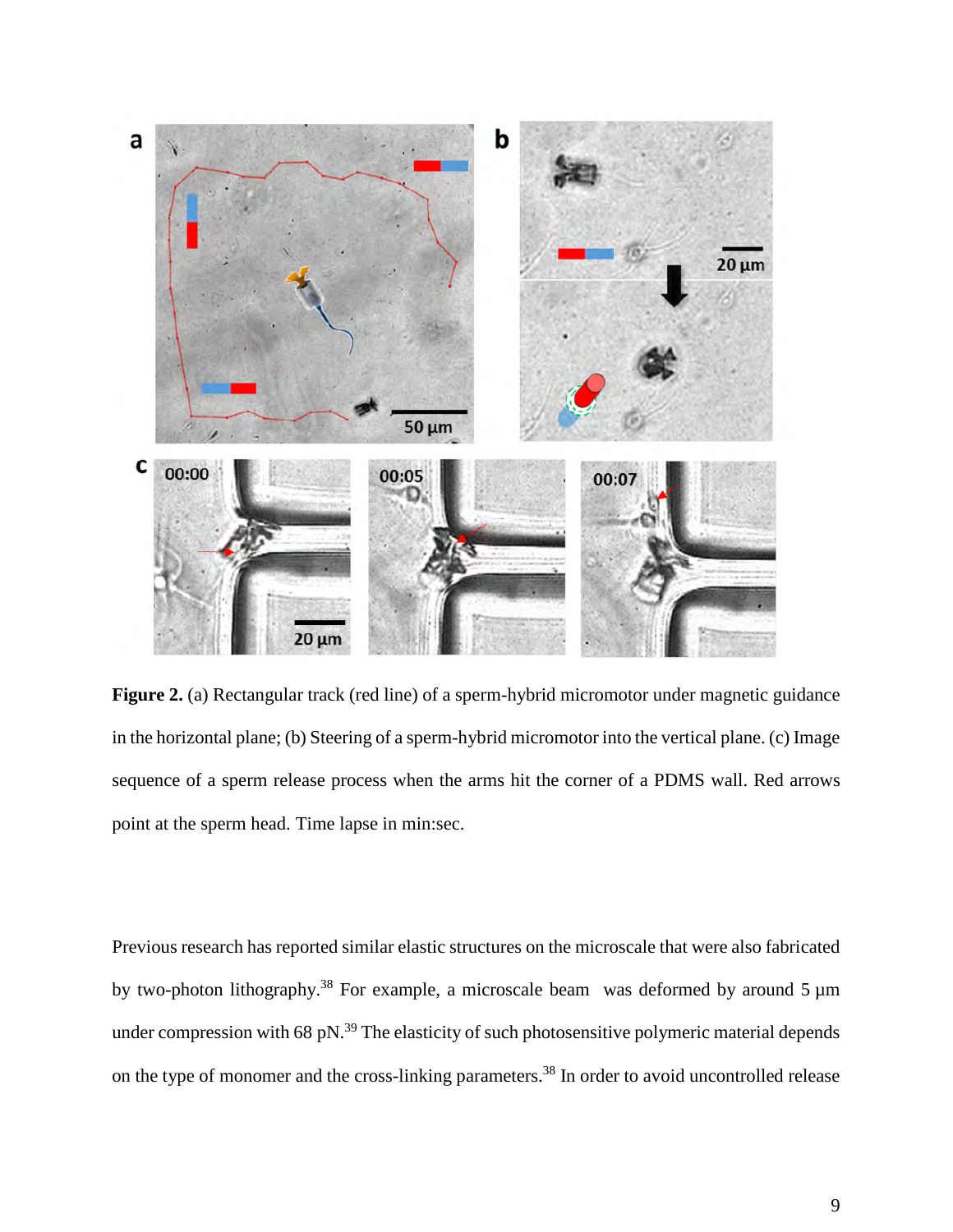events, we did not choose a softer polymer material but optimized the laser power that initializes cross-linking (5 mW). In our simulation, the applied force was given according to the maximum pushing force of a sperm in low-viscosity fluid  $(2.29 \times 10^{-3} \text{ Pa} \cdot \text{s})^{31}$  $(2.29 \times 10^{-3} \text{ Pa} \cdot \text{s})^{31}$  $(2.29 \times 10^{-3} \text{ Pa} \cdot \text{s})^{31}$  It has been reported that the sperm can generate a more powerful force when the head is pushing against an obstacle.<sup>[40](#page-23-20)</sup> Furthermore, the force can be up to 20 times higher when the sperm is hyperactivated and swims in the viscoelastic fluid of the female reproductive system.<sup>[32](#page-23-12)</sup> Consequently, we believe that sperms can be released with such a mechanical trigger system also, and maybe even more efficiently, under physiological conditions.

### *Drug loading of sperm*

We used DOX-HCl as a model drug to evaluate the encapsulating performance of sperms. Doxorubicin (DOX) has been approved as a chemotherapy medication with a broad application spectrum in cancer therapy since 1974.<sup>[41](#page-23-21)</sup> Its liposomal form (Doxil) is also used primarily for gynecological cancer treatment.<sup>[42](#page-23-22)</sup> DOX-HCl-loaded sperms are obtained by simple co-incubation of DOX-HCl and live sperms. After purification by centrifugation, the incubated sperm sample can be redispersed in sperm medium (Figure 3a). The fluorescence image in Figure 3b(i) shows that the majority of the sperm cells have been loaded with DOX-HCl (self-fluorescent at 470 nm excitation wavelength), demonstrating an efficiency of 98% with a count of 3502 sperm cells. A 3D reconstruction from a z-stack of images of a single sperm cell is shown in Figure 3b(ii). DOX-HCl was predominately found in the head and the midpiece of the sperm. The cross-section of the sperm in Figure 3b(iii) indicates that a larger amount of DOX-HCl was loaded in the cytoplasm and the nucleus as compared to the cell membrane. Drug loading efficiency was evaluated by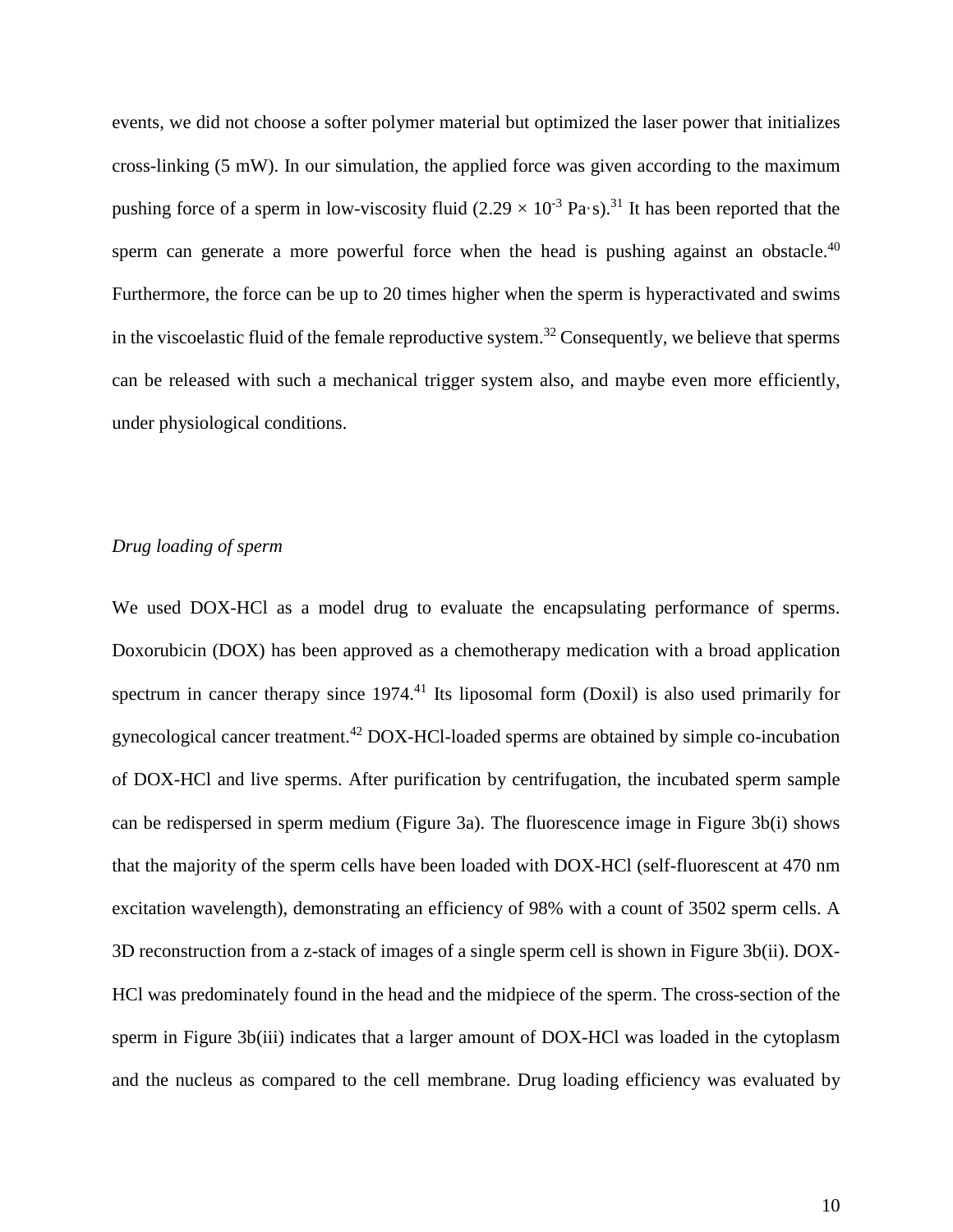calculating the loading ratio. The drug loading amount was determined by the difference between the initial amount of DOX-HCl before incubation and the residual amount in the supernatant after co-incubation, which were both quantify by their respective fluorescence signals. Figure 3c depicts the drug loading profiles related to the DOX-HCl concentration. In the solution with a concentration of  $3\times10^6$  sperms per mL, the loading amount of DOX-HCl increased approximatively linearly with the concentration of DOX-HCl ranging from 10 to 200 µg/mL. Hence, the loading ratio remains at around 15 % for all concentrations. For the maximum concentration of DOX-HCl in our experiments, the loading amount was up to  $37 \mu g/mL$  in  $500 \mu L$ sperm solution. This amount indicates an average encapsulation of 15 pg of DOX-HCl per single sperm cell. We also carried out a test on the encapsulating stability. The result shows that only 18 % of drug was leaked into the solvent after 96 h (Figure S2). This means that the DOX-HCl encapsulation by sperm is sufficiently stable for subsequent drug delivery experiments.

The sperm membrane consists of a lipid bilayer with embedded proteins. Sperms are expected to encapsulate most of the hydrophobic drugs into the cytoplasm and the nucleus.<sup>43</sup> After maturation, reduced cytoplasm remains in the midpiece and the head of a healthy sperm.<sup>[44](#page-23-24)</sup> In addition, the condensed chromosomes can absorb a specific amount of hydrophilic substance by binding to proteasomes.<sup>[45](#page-23-25)</sup> After a certain time of co-incubation with sperms, most of the DOX-HCl and BSA (Bovine Serum Albumin, used as a model for protein drugs) was found in the sperm head and the midpiece (Figure 3b and Figure S3). In contrast, BSA was also retained in the sperm tail, which is the result of the protein absorbability of the cell membrane. DOX-HCl attacks cancer cells by interfering with the macromolecular biosynthesis. [46](#page-24-0) Unlike cancer cells, mature sperms have terminated most of their macromolecular synthesis due to the lack of the complete endomembrane system, which avoids the digestion of the drug inside the sperm cell.<sup>47</sup> What is more, it is not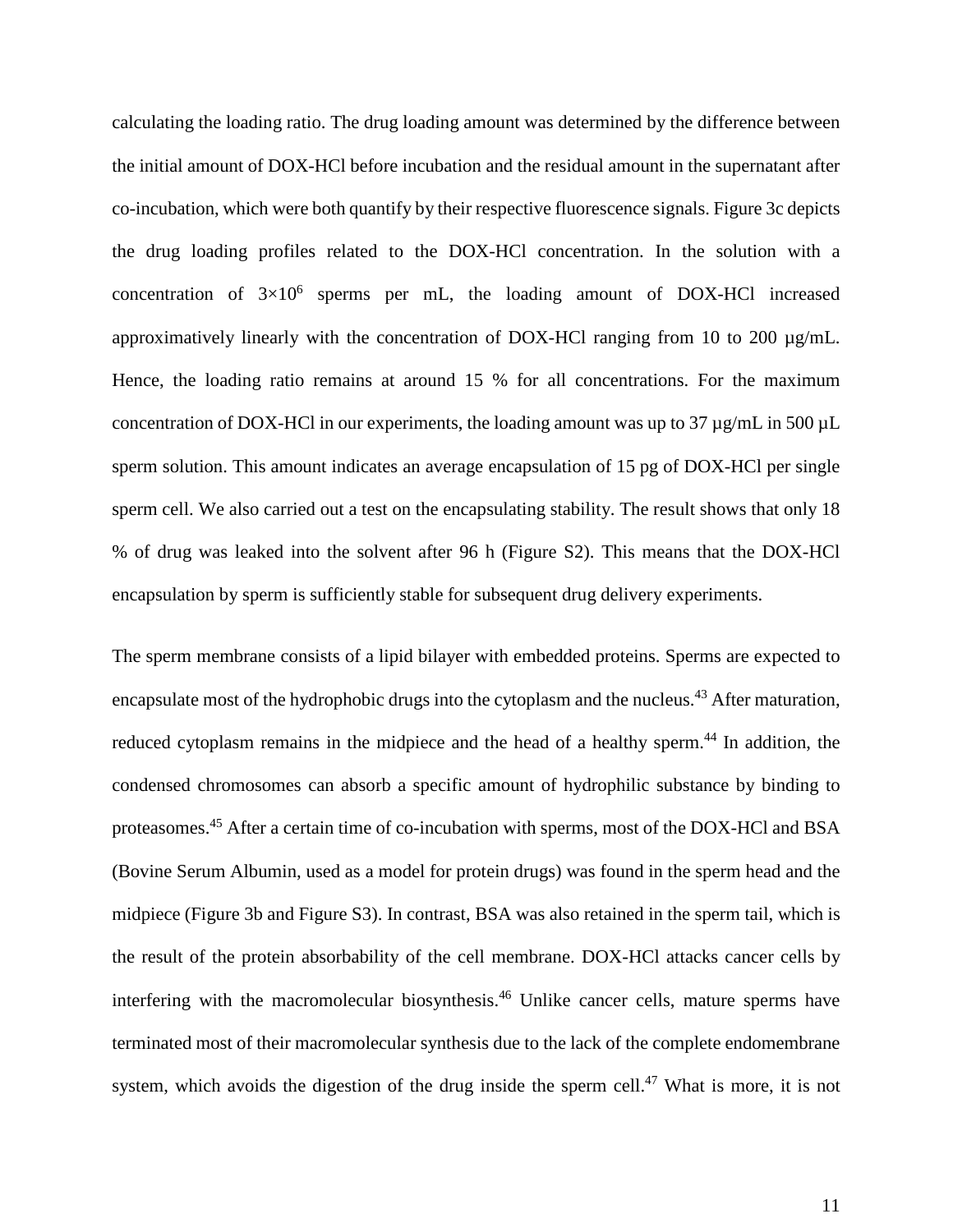necessary for sperm cells to express new proteins to maintain their motility. The propelling power is generated in the mitochondria in the midpiece.<sup>44</sup> Since DOX-HCl also interferes with the macromolecular synthesis in mitochondria,  $48$  it may also inhibit the energy metabolism of sperms, which is probably the reason for the observed decrease of the sperm's average swimming velocity from 71 µm/s to 57 µm/s, which is, however, still an acceptable velocity to serve the sperms' purpose. The result of the drug loading ratio calculation highlights the high encapsulation capacity of sperm cells. Previous research showed successful loading of DOX into macrophages.[49](#page-24-3) It was demonstrated that a more concentrated dose of DOX was found inside the cell (2.5 pg per cell), particularly in the nucleus, compared to the DOX solution that was co-incubated with the macrophages (cell size roughly  $15{\text -}20 \mu m$ ). We observed a similar phenomenon during the drug loading into sperm cells, as depicted in Figure 3. ATP-mediated permeabilization of the cell membrane was regarded as an explanation for this loading profile. Sperm cells exhibit improved uptake of ionic DOX-HCl<sup>[50](#page-24-4)</sup> compared to molecular DOX, which is normally taken in by facilitated diffusion.<sup>[41](#page-23-21)</sup> Further research is required to investigate the transport mechanism through the sperm's cell membrane. We believe that this approach of using living cells could lead to a new dosage strategy that allows high local doses of anticancer agents while reducing systemic toxic effects. Another advantage of the sperms comes from their incomplete metabolic system.<sup>[44](#page-23-24)</sup> A Sperm cell can protect a contained drug within its lipid bilayer like a liposome, but does not metabolize the drug like stem cells or other somatic cells would do. Because of our observation that the swimming velocity significantly decreased when the DOX-HCl concentration was higher than 100  $\mu$ g/ml, a concentration of 100 µg/mL was used to prepare DOX-HCl-loaded sperms in the subsequent experiments.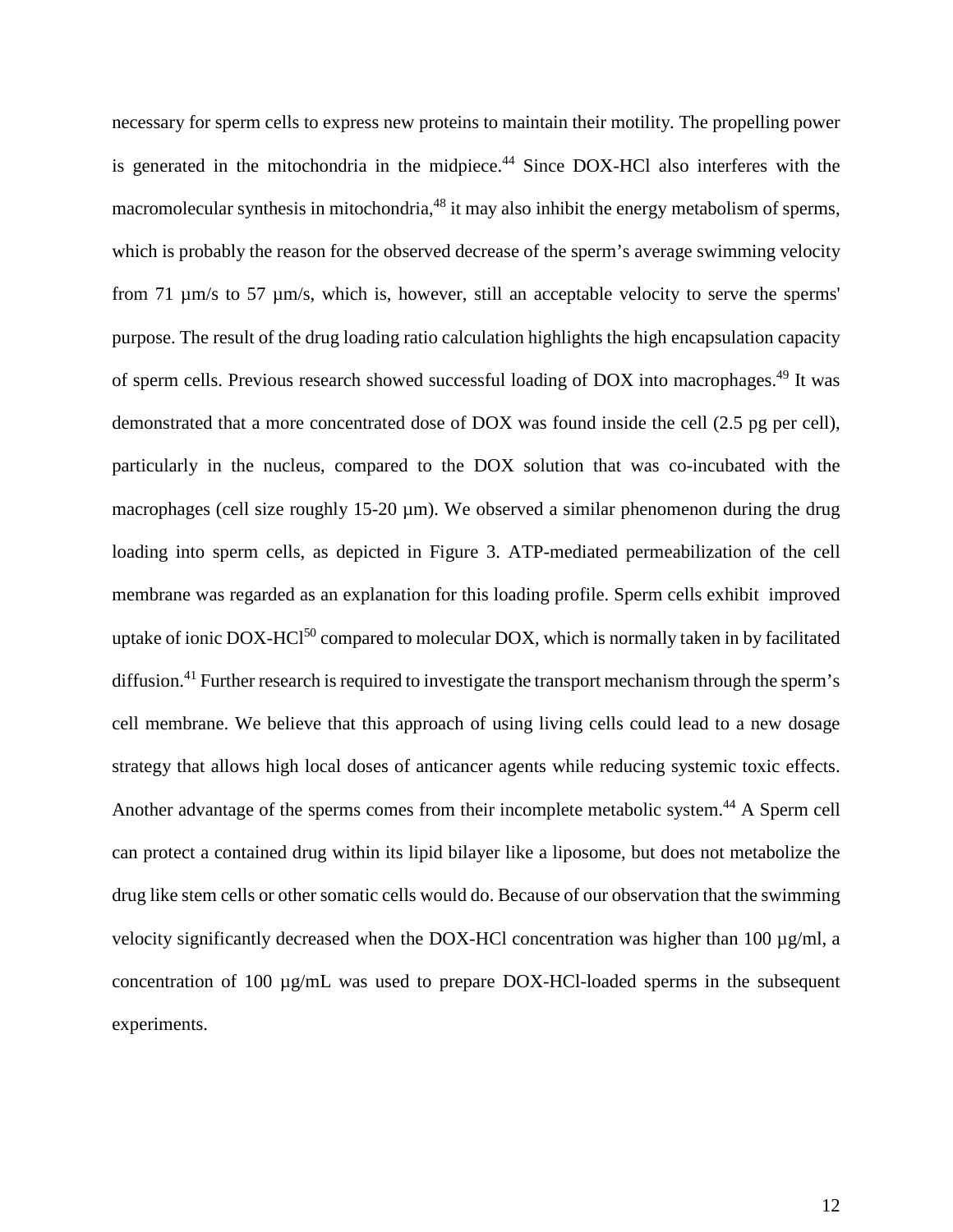

Figure 3. (a) Experimental flow chart for loading DOX-HCl into sperms. (b) Fluorescence and brightfield overlay images of DOX-HCl-loaded sperms in (i)  $10\times$ ; (ii)  $40\times$ ; (iii) 3D reconstruction of 36 z-stack images with stack separation distance of 0.3 µm (c) Plots of drug loading results versus DOX-HCl concentrations. Drug loading ratio is the ratio of encapsulated DOX-HCl to the original amount of DOX-HCl. Drug loading amount is the encapsulated amount of DOX-HCl in 500 µl sperm solution at a concentration of  $3.10^6$  sperms/mL.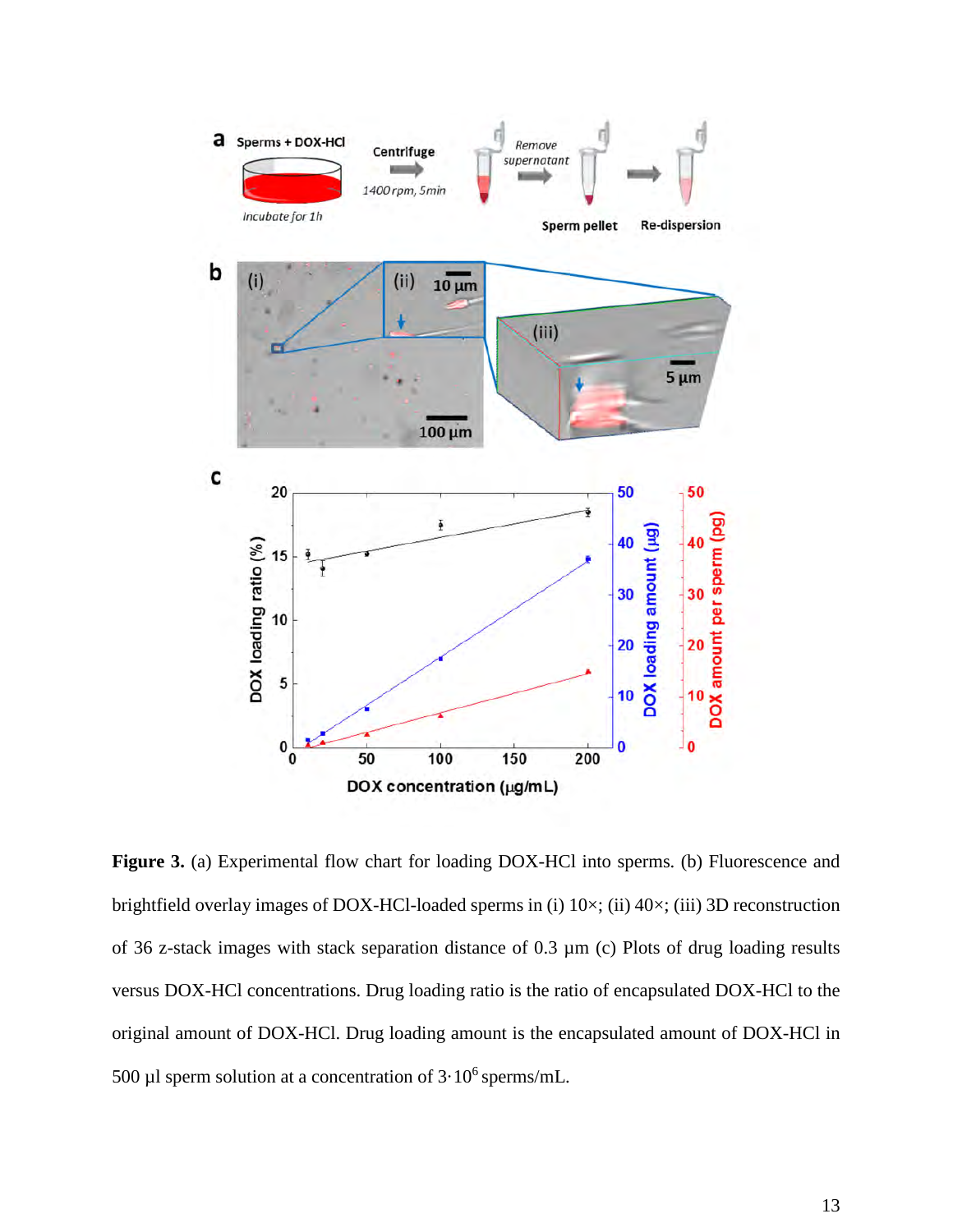### *Sperm release and drug distribution in tumor spheroids*

Drug-loaded sperms were first tested on adherent HeLa cells and then on HeLa spheroids with two different model drugs (FITC-BSA and DOX-HCL). Figure S5 illustrates the morphology change of the adherent HeLa cells after DOX-HCl treatment. There was no significant difference between the sample of HeLa cells and the sample of HeLa cells with unloaded sperms. After 24 hours, proliferated cells covered the whole substrates of the dishes in both samples. The majority of the cells were in fusiform shape,<sup>51</sup> which suggests that unloaded sperms had no influence on the viability of adherent HeLa cells. In the sample with DOX-HCl-loaded sperms, DOX-HCl was barely found in HeLa cells on the substrate initially because most of the sperms swam freely in the bulk solution. During 72 h of incubation, more and more DOX-HCl was detected around the HeLa cells together with the sperm motility decreasing. After 24 hours, the density of HeLa cells was only half of that of the other two groups. Cells were round in morphology and exhibited blebbing or cytoplasmic extrusions, which indicates cell apoptosis and the termination of cell proliferation.<sup>[52](#page-24-6)</sup> After 72 hours, ruptured membranes and nuclei were observed in the sample. DOX-HCl-coupled nuclei and organelles were stained in red.

Hela spheroids were cultured as three dimensional *in vitro* model of tumor tissue.<sup>53</sup> To avoid the cell apoptosis effect of DOX-HCl, we employed FITC-BSA (Fluorescein isothiocyanate labelled bovine serum albumin) at first as a model drug to observe the drug distribution in spheroids (Figure S4). After 24 hours co-incubation of BSA-loaded sperms with spheroids, sperms were found not only in the solution, but also in the spheroids as shown in the overlaid z-stack images. This proves the tissue penetration capability of sperms. According to a semi-quantitative analysis by ImageJ, the integrated fluorescence intensity which represents the total amount of BSA increased 1.8 times compared to the amount at the beginning. The spreading area of FITC-BSA increased 7.4 times.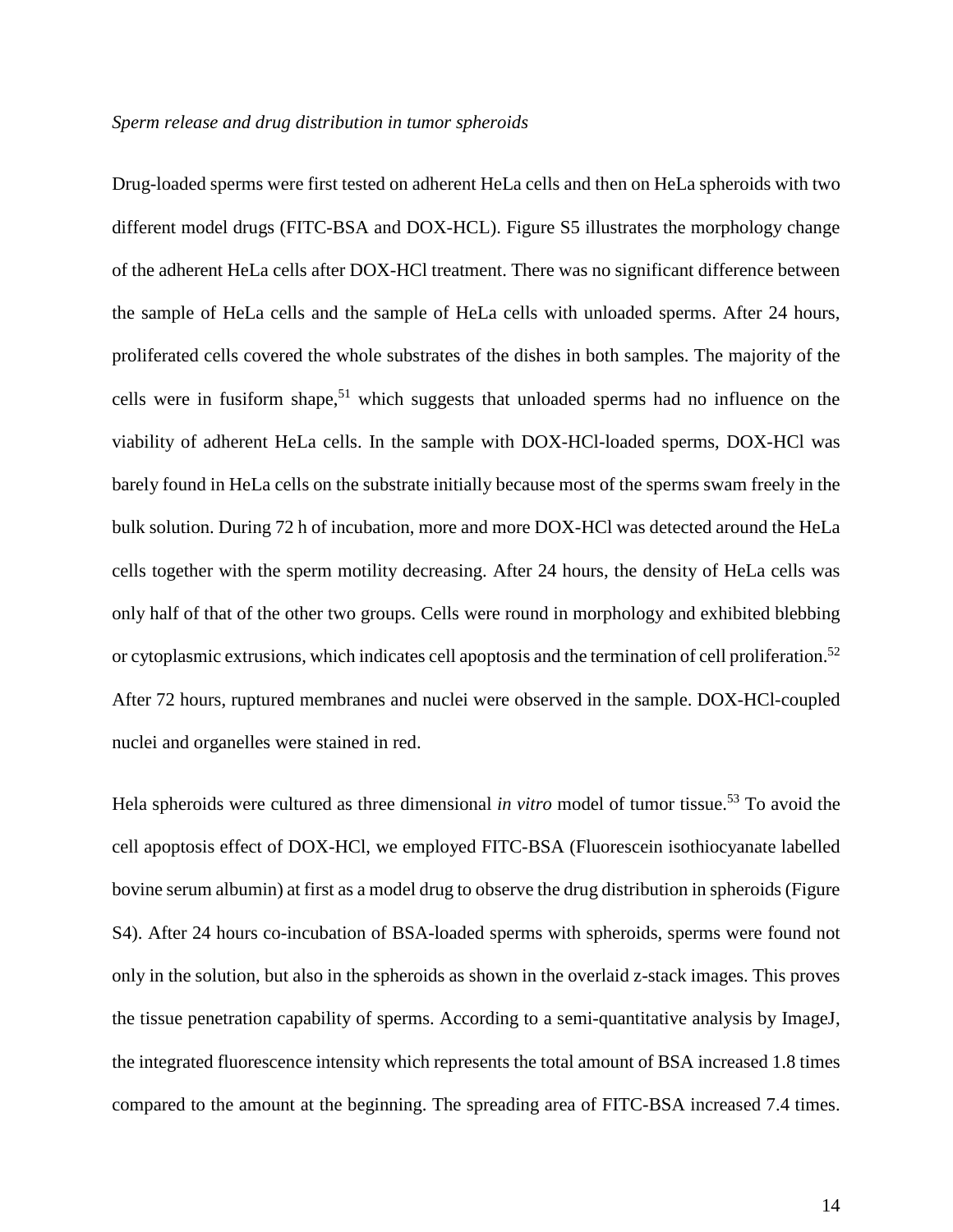This indicates that the increase of the fluorescent area was not only because more sperms penetrated into the spheroid over time, but also because more FITC-BSA was transferred from sperms into the HeLa spheroid.

Cell-killing efficacy was investigated by co-incubation of DOX-HCl-loaded sperms  $(8\times10^4$ sperms) with HeLa spheroids. Spheroids without any sperms or drugs, with only unloaded sperms and with only DOX-HCl solution were cultured as control experiments. Figure 4a illustrates the drug transport into a spheroid during 72 h when it was treated with DOX-HCl-loaded sperms. Red fluorescence shows the average intensity of 36 overlaid z-stack images and indicates the presence of DOX-HCl. Gradually, DOX-HCl was found in the center of the spheroid over time. After 72 h, the size of all spheroids decreased owing to drug-induced cell apoptosis. In addition, broken clusters and ruptured cells were observed in the medium (Figure 4a at 72 h). Cell viability analysis was performed by LIVE/DEAD staining method.<sup>54</sup> Fluorescence images of cells of digested spheroids after staining are shown in Figure 4b, in which live cells and dead cells are in green and red color, respectively. After 72 h, the percentage of dead cells after treatment with DOX-HClloaded sperms was higher than in the control samples. Quantitative results of cell counting are shown in Figure 4d. In the first 24 h of culture, there was no significant change in all groups, while after 48 h, DOX-HCl-loaded sperms showed a cell-killing *effect* comparable to the treatment with DOX-HCl solution with the same amount of DOX-HCl as the one loaded into the sperm cells (1.5 µg). A lower percentage of live cells was found after the treatment with DOX-HCl-loaded sperms (47%) and DOX-HCl solution (45%) compared to the spheroid control group (68%). The group with DOX-HCl-loaded sperms showed the lowest percentage of live cells (13%) among all groups after 72 h. Unloaded sperms showed a negative effect on HeLa spheroids as well, as the percentage of live cells was only 37%, attributed to the spheroid disintegration induced by the sperm beating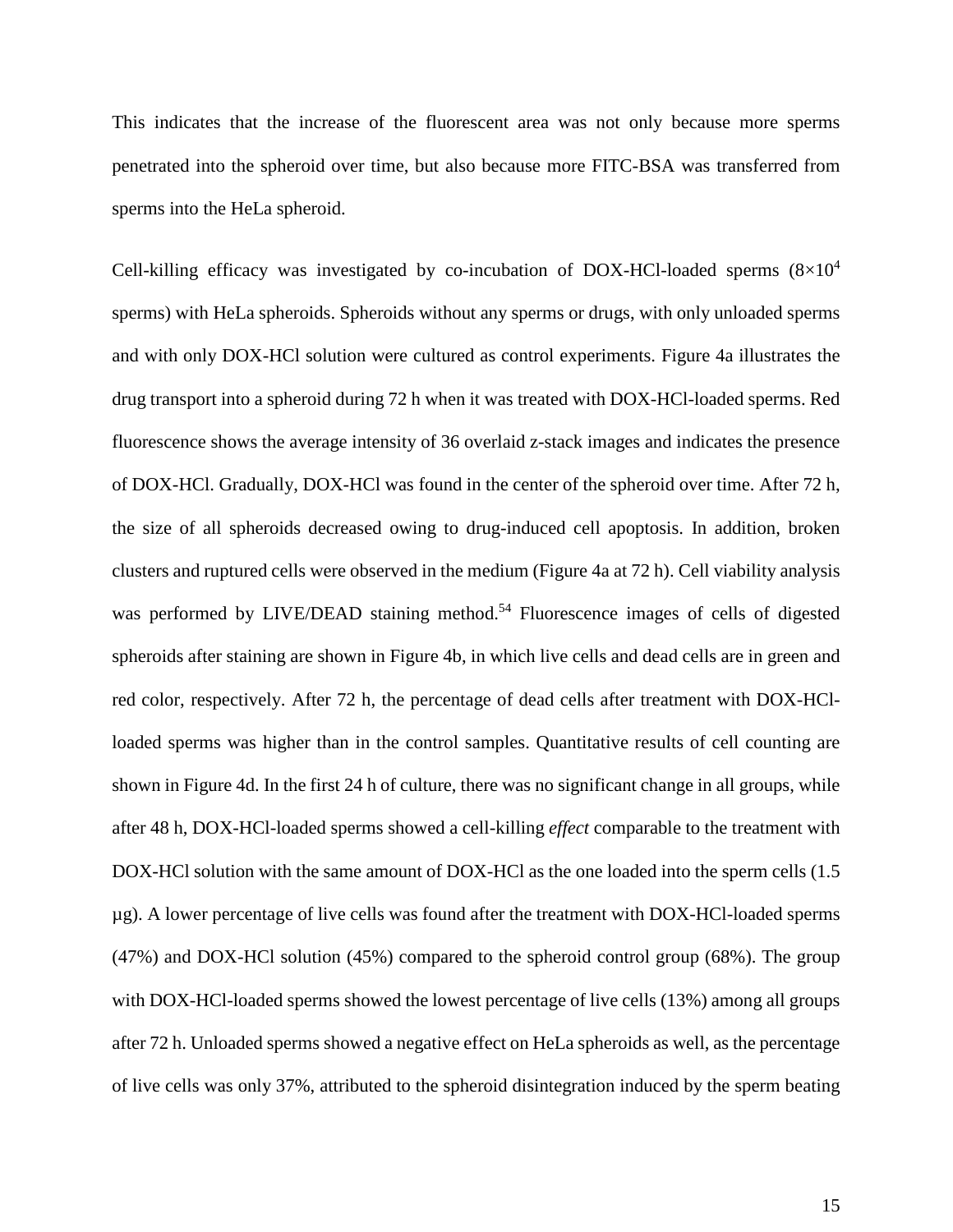and hyaluronidases reaction (from sperm membrane) with the extracellular matrix. No significant decrease of cell viability was found in the other two groups between 48 and 72 h.

During cell culture in the lab, HeLa spheroids sustain a balance between cell proliferation and apoptosis[.55](#page-24-9) When the number of live cells increases, the number of dead cells also increases, especially in the necrotic core of the spheroid as the nutrients can hardly reach the interior cells. In our experiment, unloaded sperms showed no influence on HeLa cells in the first 48 h of treatment. The significantly improved cell-killing effect that we observed after 72 h on HeLa spheroids compared to the adherent HeLa cells can be explained by the penetration of motile sperms which results in spheroid disaggregation. This effect of the sperm cells might be attributed to the vigorous sperm tail beating and a sperm-membrane enzyme reaction with extracellular hyaluronic acid, a ubiquitous carbohydrate polymer that is part of the extracellular matrix in tumor tissue. DOX-HCl in solution phase can be rapidly taken in by the spheroid's outer cell layer. Consequently, a pronounced effect of the DOX-HCl solution group in the first 48 h was observed. However, when dissipated in the cell medium, diluted DOX-HCl was apparently not sufficient to induce apoptosis of more cells from 48 h to 72 h (Figure 4d). This manifests an advantage of the sperm-hybrid delivery system in an *in vivo* application scenario: the ability to avoid drug dilution in body fluids. While protecting the drug by the cell membrane, sperm cells transport it through the diffusion barrier of the tumor spheroid with their motility and cell-fusion ability. Overall, by means of functional combination of cargo protection and tissue penetration of sperms and the cellkilling efficacy of the drug, this biocompatible delivery strategy employing DOX-HCl-loaded sperm cells poses an intriguing alternative dosage form that is able to induce a death rate of nearly 90% after 72 h of treatment on HeLa spheroids, as was shown in Figure 4d.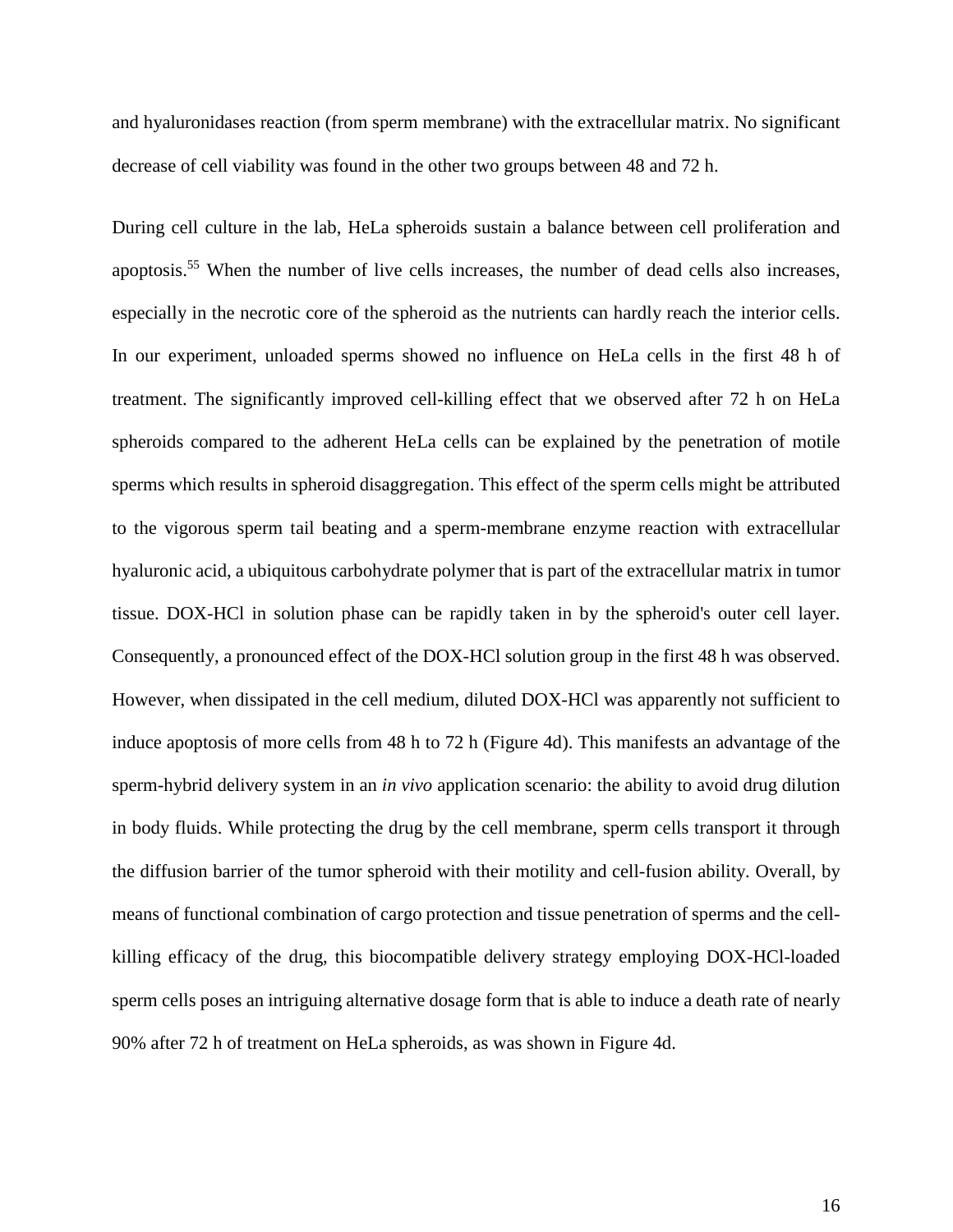

**Figure 4.** Cell-killing effect of DOX-HCl-loaded sperms on HeLa spheroids. (a) Overlaid z-stack images of HeLa spheroids under treatment by DOX-HCl-loaded sperms. Red color shows the fluorescence of DOX-HCl under an excitation light with a wavelength of 470 nm. Black arrows point at ruptured spheroids. (b) LIVE/DEAD staining images of cells of digested spheroids from the group of spheroids with DOX-HCl-loaded sperms treatment. (c) Live/dead staining images of cells of digested spheroids from the group of control spheroids after 72 h: (i) spheroids without sperms and (ii) spheroids with unloaded sperms. (d) Histogram of the portion of live cells relative to the total amount of cells at different time points. Red columns represent control spheroid, blue columns represent unloaded sperm treatment, green columns represent DOX-HCl solution treatment and brown columns the DOX-loaded sperm treatment (Count =  $10^4$  for each group, \* p  $< 0.01$ , ANOVA analysis).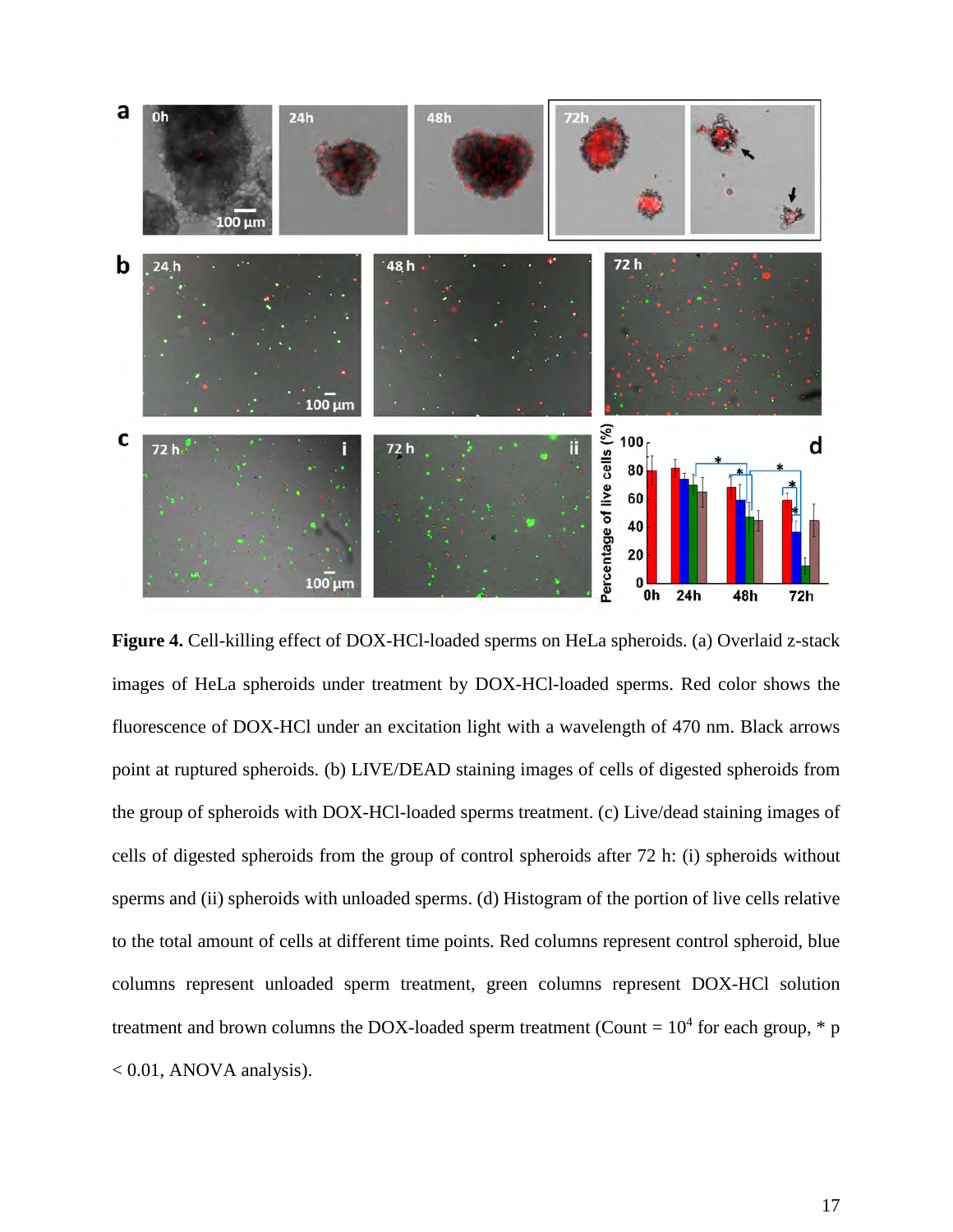A complete *in vitro* targeted drug delivery experiment was performed by means of a microfluidic channel to mimic *in vivo* drug administration by sperm-hybrid micromotors (Figure S5). DOX-HCl-loaded sperms were prepared as mentioned before (detailed information in SI). Considering the auto-fluorescence of DOX-HCl, a fluorescence microscopy video was taken under illumination of a 470 nm laser in order to check the motility of drug-loaded sperms (Video S5). Although immotile sperms tend to agglomerate, both motile and immotile sperms were able to encapsulate the drug. To clearly observe the details of the sperm release process on cells, sperm-hybrid micromotors were guided first to HeLa clusters instead of dense spheroids (Figure 5a, Video S6). Here, the coupled sperm cell swam into the cell cluster after being released, and then the sperm head connected to the cells in the cluster due to membrane adhesion. Videos S7 and S8 display FITC-BSA- and DOX-HCl-loaded sperm cell transport through the constriction channel and sperm release onto a tumor spheroid, respectively. The whole journey path was around 2 cm long and the journey took 8 minutes. The sperm was released into the spheroid when the tetrapod arms hit the outer boundary of the tumor spheroid, and then continued swimming into the spheroid until it was trapped inside. Figure 5b shows the distribution of released DOX-HCl within the spheroid over time. The fluorescence intensity at the sperm position decreased while the fluorescent area within the spheroid increased. This indicates that DOX-HCl was released from the sperm and distributed within the spheroid. However, the integrated fluorescence intensity of the whole sperm-spheroid complex increased by two times over time, probably due to unanticipated DOX-HCl release from other nearby sperms (Figure S6). Although the microfluidic channel was designed to separate the dosing region (where the drug-loaded sperm is coupled to the micromotor) from the disease region (HeLa cell spheroid), it was not possible to completely avoid that active sperms unintentionally reached the spheroid. Nonetheless, a number of cells were found with apoptotic blebs after 24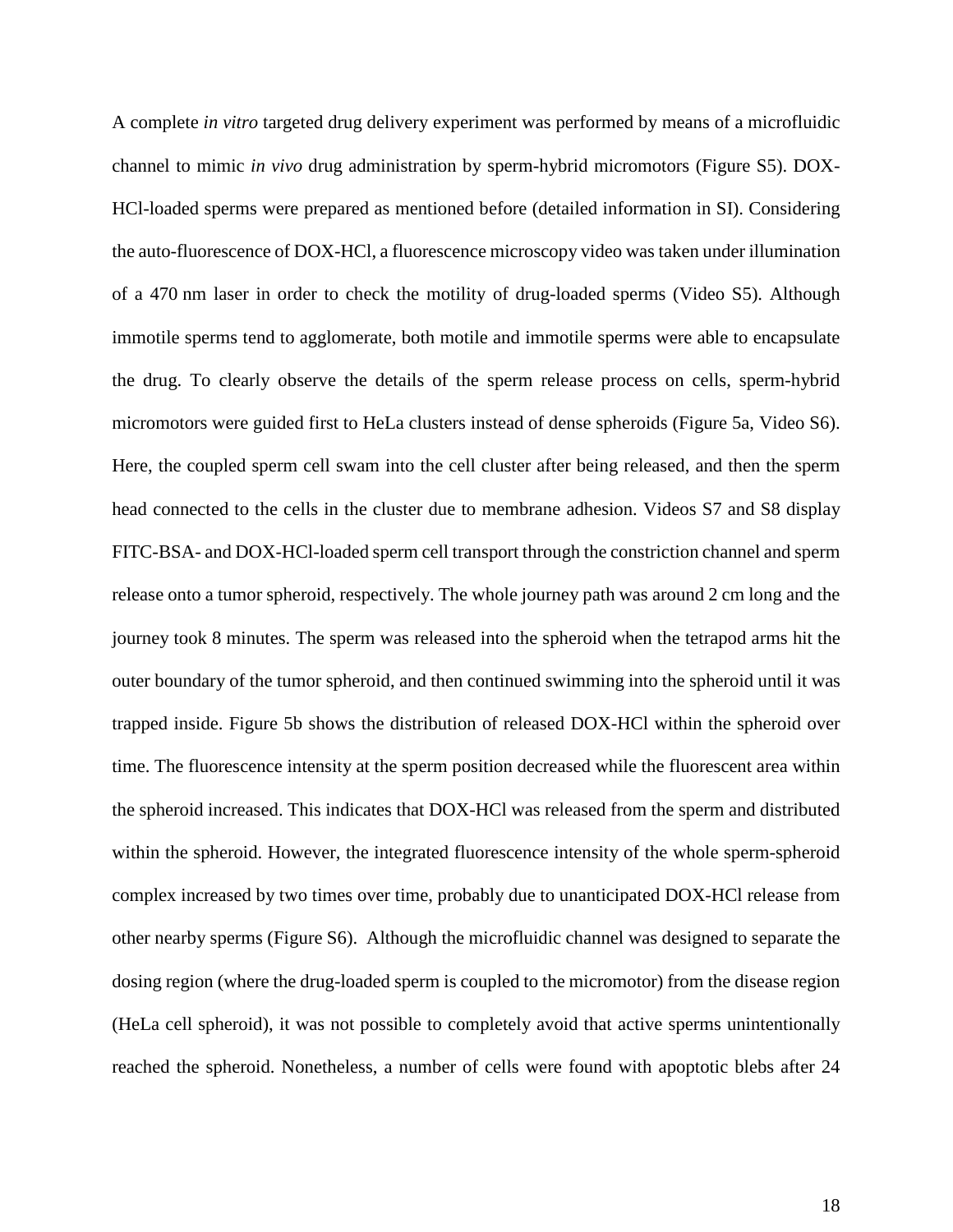hours. Figure 5c shows the membrane fusion of a sperm head and a HeLa cell in 24 hours after sperm release, the anterior part of the sperm head was not visible anymore while the posterior part of the sperm head and the flagellum could still be distinguished. Previous research explained this interaction with the somatic fusion ability of acrosome-reacted spermatozoa.<sup>27</sup> Taking advantage of the cell fusion ability of sperms, our sperm-hybrid system shows a practical potential to enhance the drug uptake and availability by transporting it from cell to cell (sperm to HeLa cell) without dilution into the extracellular medium.

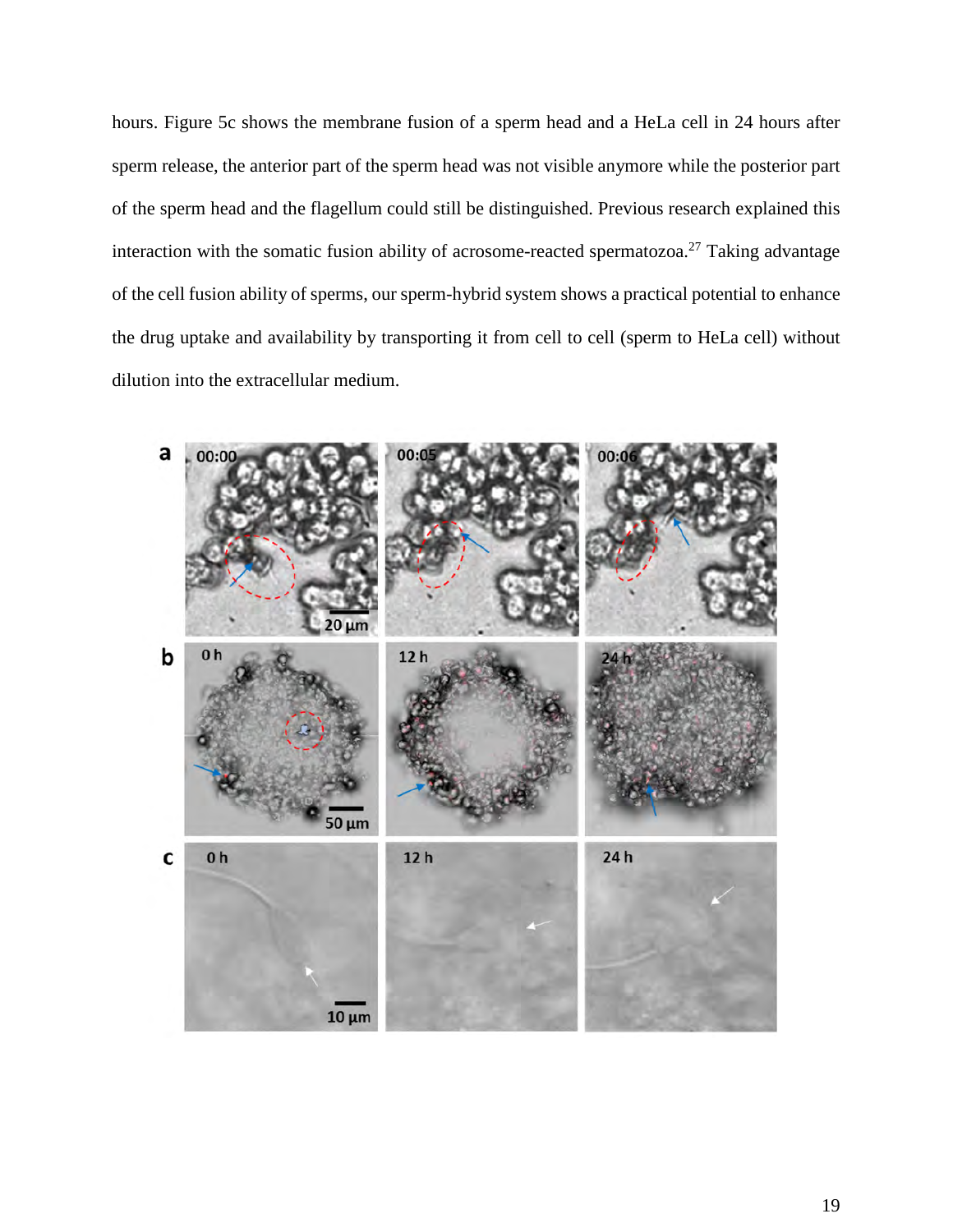**Figure 5.** (a) Image sequence of the sperm release process when the arms hit HeLa cells. Time lapse in min:s. (b) Overlaid z-stack images of DOX-HCl distribution in a HeLa spheroid. (20 images with a stack separation distance of 5 µm) (c) Overlaid z-stack images of sperm-HeLa cell fusion. (15 images with a stack separation distance of 1 µm) Blue arrows point at the positions of the sperm head. Red dashes circle the colored tetrapods. White arrows point at the sperm membrane.

### **CONCLUSIONS**

We have proposed a novel drug delivery system based on sperm-hybrid micromotors. In such assembly, sperms are utilized as drug carriers for potential cancer treatment in the female reproductive tract, as the sperm membrane can penetrate cancer cells thanks to its capacity to fuse with somatic cells,<sup>[56](#page-24-10)</sup> efficiently transferring the drug to the target cell/model tumor in the process. Moreover, the sperm cells serve as propulsion source while the magnetic microstructure is used for guidance and release of the sperm: When the arms of the microstructure hit Hela cells, they bend and thus open a way to free the sperm. Bovine sperms were used as model cells to load DOX-HCl drug for treatment of cervical cancer. For that, HeLa cell spheroids were cultured as an *in vitro* tumor model. DOX-HCl was locally distributed into the HeLa cell clusters after the sperm cells were released, showing higher tumor cell-killing efficacy within the first 48h, compared to the drug solution with the same dose. Sperms also showed surprisingly high drug encapsulation capacity compared to liposomes or other synthetic carriers. Furthermore, the sperm was capable to swim through complex environments in an efficient manner not only due to their tail beating but also due to their membrane biochemistry. A set of enzymes is expressed by sperms to catalyze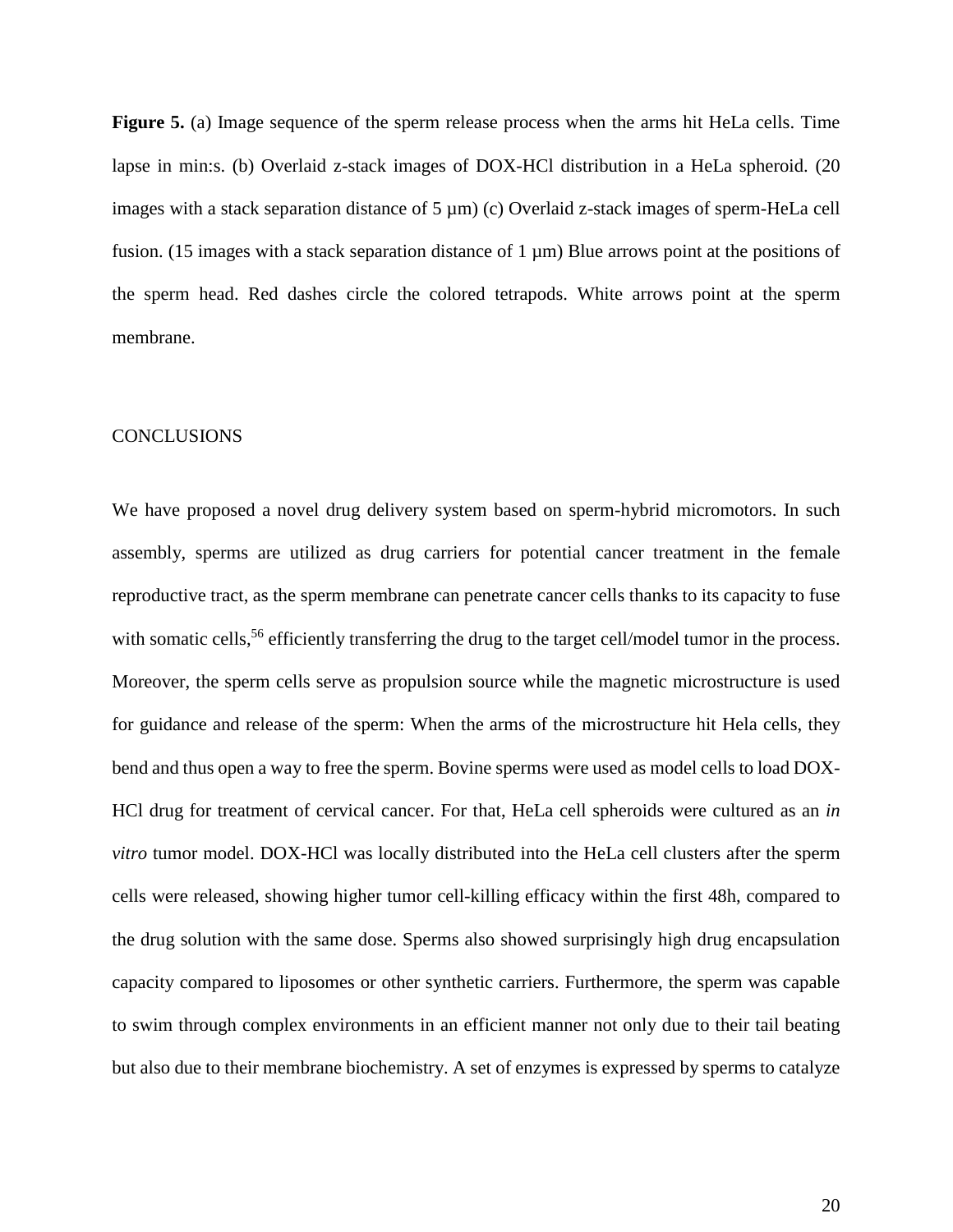the degradation of hyaluronic acid, which contributes to the constitution of the extracellular matrix of oocyte-surrounding cumulus cells[.57](#page-24-11) It was widely reported that hyaluronic acid also plays an important role in the proliferation and migration of tumor tissue.<sup>[58](#page-24-12)</sup> Therefore the motility and the hyaluronidases wielded by sperm cells allow them to penetrate deep into a tumor spheroid for effective *in situ* drug administration. Besides, sperm cells can remain functional in the human body for a longer time in comparison to other foreign cells due to the ability to inhibit the immune response by displaying specific glycans on the membrane.<sup>59</sup> This reduces undesired immuneresponse and thus makes this system compatible to the host body. Such sperm-hybrid micromotors not only have potential application for gynecologic cancer treatment but also for treating other diseases in the female reproductive tract such as endometriosis, pelvic inflammatory diseases, among others. Such devices can be also engineered to carry genes, mRNA, imaging contrast agents, among other substances of interest for diverse biomedical applications. Furthermore, these self-propelled carriers are promising to avoid the dilution in body fluids and undesired accumulation of such cargo, in contrast to other conventional carriers, as the cargo is internalized by the sperm and protected by its membrane. This drug loading process does not seem to interfere with sperm motility due to the sperm cell's incomplete metabolism that avoids intracellular degradation of the drug. Although there are still some challenges to overcome before this system can be applied in *in vivo* environments (e.g. imaging, biodegradation of the synthetic part, multiple sperms carrying and delivery, and improved control of sperm release), sperm-hybrid systems may be envisioned to be applied in *in situ* cancer diagnosis and treatment in the near future.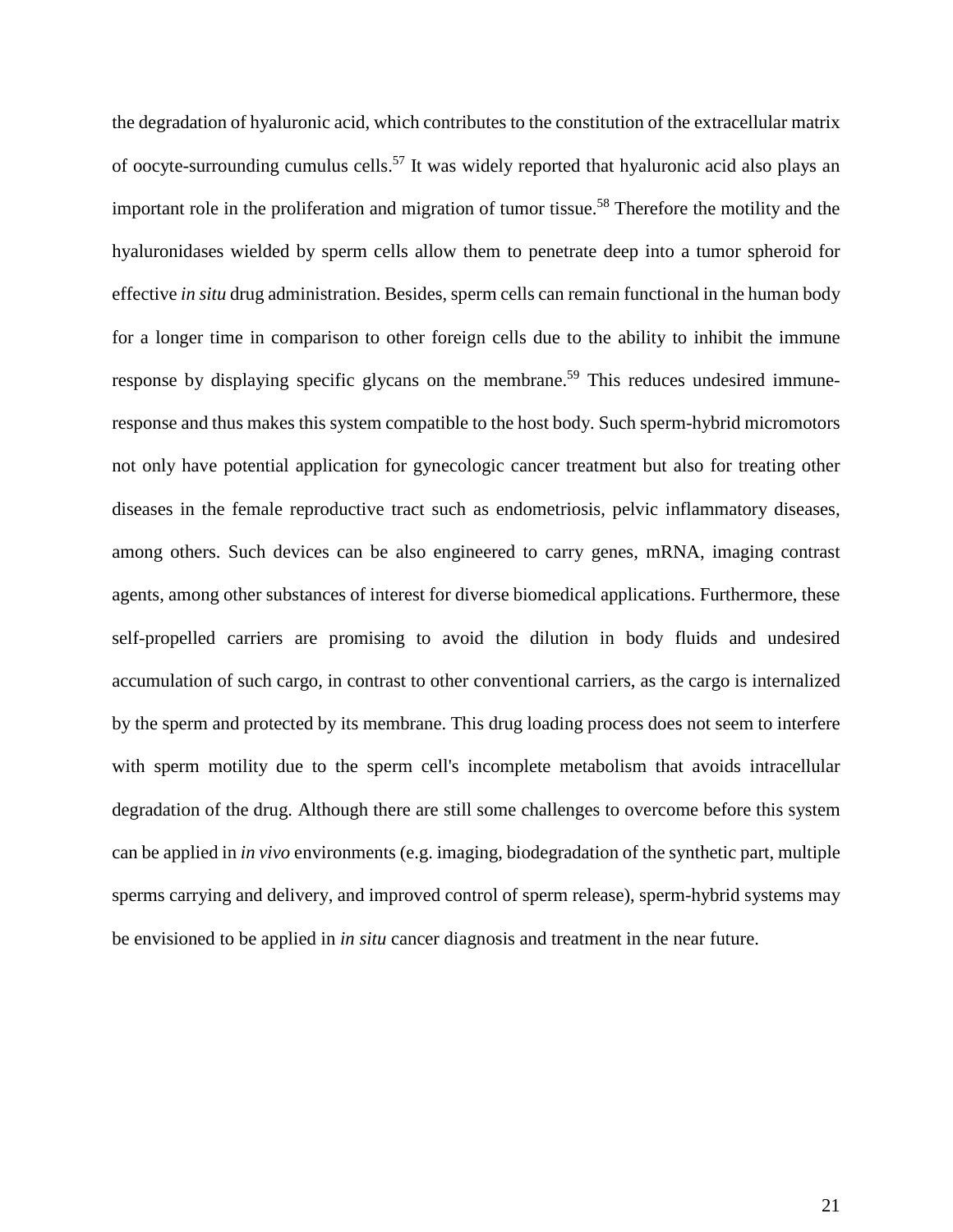# ASSOCIATED CONTENT

### AUTHOR INFORMATION

Corresponding Author

Dr. Mariana Medina Sánchez

m.medina.sanchez@ifw-dresden.de

Present Address

Institute for Integrative Nanosciences, IFW Dresden, Helmholtzstraße 20, 01069 Dresden

Author Contributions

H.X, M.M.-S and O.G.S. conceived the project. H.X and M.M.-S designed the experiments with help from V.M. and F.H. H.X. performed the experiments. H.X., M.M.-S and V.M. analyzed the results. H.X., M.M.-S wrote the manuscript. L.S. helped with the fabrication. All authors commented and edited the manuscript and figures. All authors have given approval to the final version of the manuscript.

Funding Sources

Chinese Scholarship Council (CSC)

**Notes** 

The authors declare no competing financial interest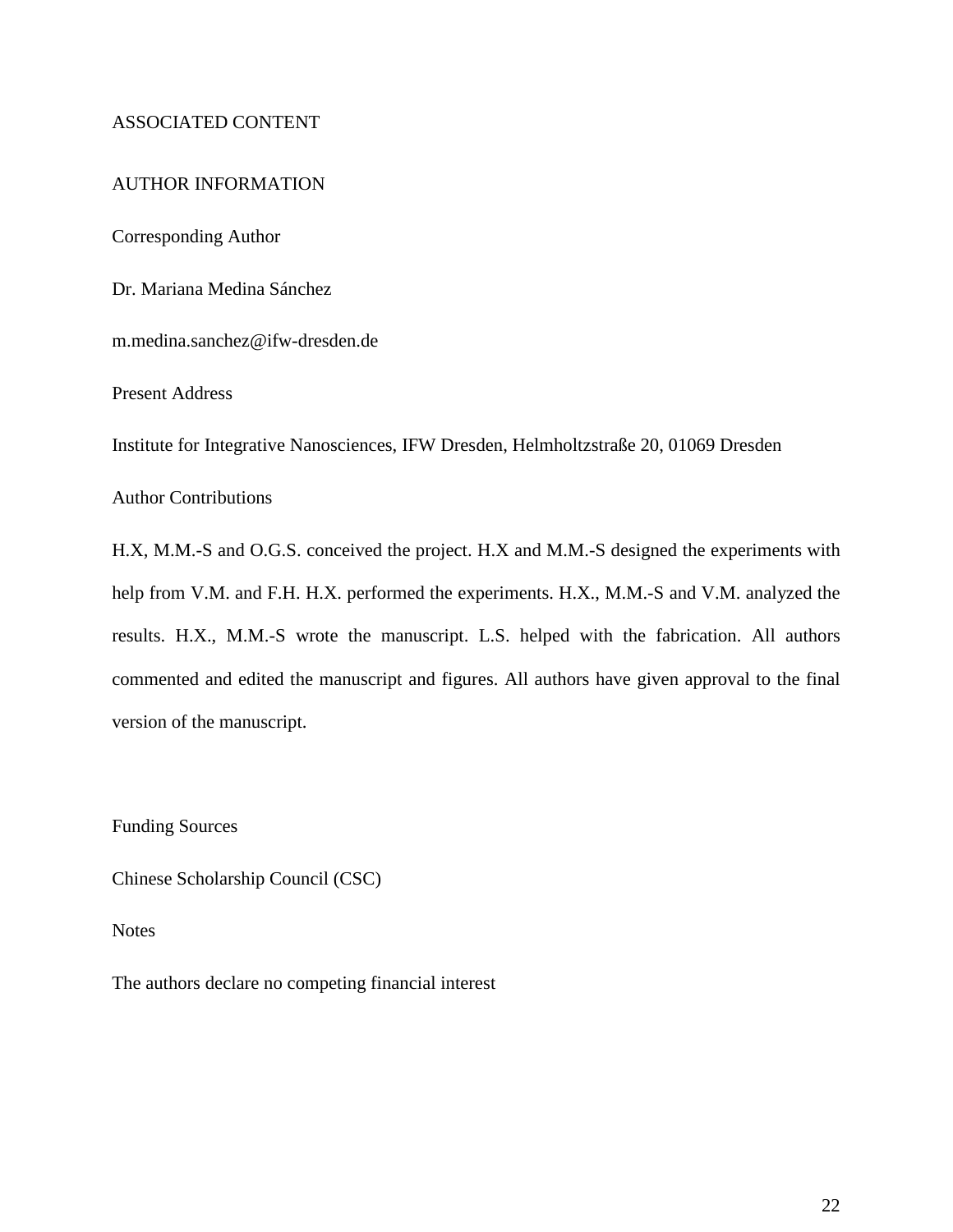## ACKNOWLEDGMENT

The authors thank Masterrind GmbH for kind donation of cryopreserved bovine semen. We thank

Stefan Harazim, Martin Bauer, Ronny Engelhard, Sandra Nestler and Cornelia Krien for clean

room support. We thank Dr. Daniil Karnaushenko for the support on elasticity measurement and

Shunyao Zhang for his help on the simulation work. Thanks to Maria Guix, Sonja Weiz and Britta

Koch for their helpful discussions.

### REFERENCES

<span id="page-22-0"></span>(1) Cho, K.; Wang, X.; Nie, S.; Chen, Z. G.; Shin, D. M. *Clinical cancer research : an official journal of the American Association for Cancer Research* **2008,** 14, (5), 1310-6.

<span id="page-22-1"></span>(2) De Jong, W. H.; Borm, P. J. *International journal of nanomedicine* **2008,** 3, (2), 133-49.

<span id="page-22-2"></span>(3) Yingchoncharoen, P.; Kalinowski, D. S.; Richardson, D. R. *Pharmacological Reviews* **2016,** 68, (3), 701-787.

<span id="page-22-3"></span>(4) Shi, J.; Votruba, A. R.; Farokhzad, O. C.; Langer, R. *Nano Lett* **2010,** 10, (9), 3223-30.

<span id="page-22-4"></span>(5) Bertrand, N.; Wu, J.; Xu, X.; Kamaly, N.; Farokhzad, O. C. *Adv Drug Deliv Rev* **2014,** 66, 2- 25.

<span id="page-22-5"></span>(6) Allen, T. M.; Cullis, P. R. *Advanced Drug Delivery Reviews* **2013,** 65, (1), 36-48.

<span id="page-22-6"></span>(7) Tannock, I. F.; Lee, C. M.; Tunggal, J. K.; Cowan, D. S.; Egorin, M. J. *Clinical cancer research : an official journal of the American Association for Cancer Research* **2002,** 8, (3), 878- 84.

<span id="page-22-7"></span>(8) Allen, T. M.; Hansen, C. B.; de Menezes, D. E. L. *Advanced Drug Delivery Reviews* **1995,** 16, (2–3), 267-284.

<span id="page-22-8"></span>(9) Tan, S.; Wu, T.; Zhang, D.; Zhang, Z. *Theranostics* **2015,** 5, (8), 863-81.

<span id="page-22-9"></span>(10) Stuckey, D. W.; Shah, K. *Nature Reviews Cancer* **2014,** 14, (10), 683-691.

<span id="page-22-10"></span>(11) Xuan, M.; Shao, J.; Dai, L.; Li, J.; He, Q. *ACS applied materials & interfaces* **2016,** 8, (15), 9610-9618.

<span id="page-22-11"></span>(12) Hamidi, M.; Zarrin, A.; Foroozesh, M.; Mohammadi-Samani, S. *Journal of controlled release* **2007,** 118, (2), 145-160.

<span id="page-22-12"></span>(13) Magdanz, V.; Sanchez, S.; Schmidt, O. G. *Advanced Materials* **2013,** 25, (45), 6581-6588.

<span id="page-22-13"></span>(14) Tanaka, Y.; Morishima, K.; Shimizu, T.; Kikuchi, A.; Yamato, M.; Okano, T.; Kitamori, T. *Lab on a Chip* **2006,** 6, (3), 362-368.

<span id="page-22-14"></span>(15) Hosseinidoust, Z.; Mostaghaci, B.; Yasa, O.; Park, B.-W.; Singh, A. V.; Sitti, M. *Advanced Drug Delivery Reviews* **2016,** 106, Part A, 27-44.

<span id="page-22-15"></span>(16) Zhuang, J.; Sitti, M. *Scientific Reports* **2016,** 6, 32135.

<span id="page-22-16"></span>(17) Felfoul, O.; Mohammadi, M.; Taherkhani, S.; De Lanauze, D.; Xu, Y. Z.; Loghin, D.; Essa, S.; Jancik, S.; Houle, D.; Lafleur, M. *Nature Nanotechnology* **2016**.

<span id="page-22-17"></span>(18) Akin, D.; Sturgis, J.; Ragheb, K.; Sherman, D.; Burkholder, K.; Robinson, J. P.; Bhunia, A. K.; Mohammed, S.; Bashir, R. *Nat Nano* **2007,** 2, (7), 441-449.

<span id="page-22-18"></span>(19) Palffy, R.; Gardlik, R.; Hodosy, J.; Behuliak, M.; Resko, P.; Radvansky, J.; Celec, P. *Gene Ther* **2005,** 13, (2), 101-105.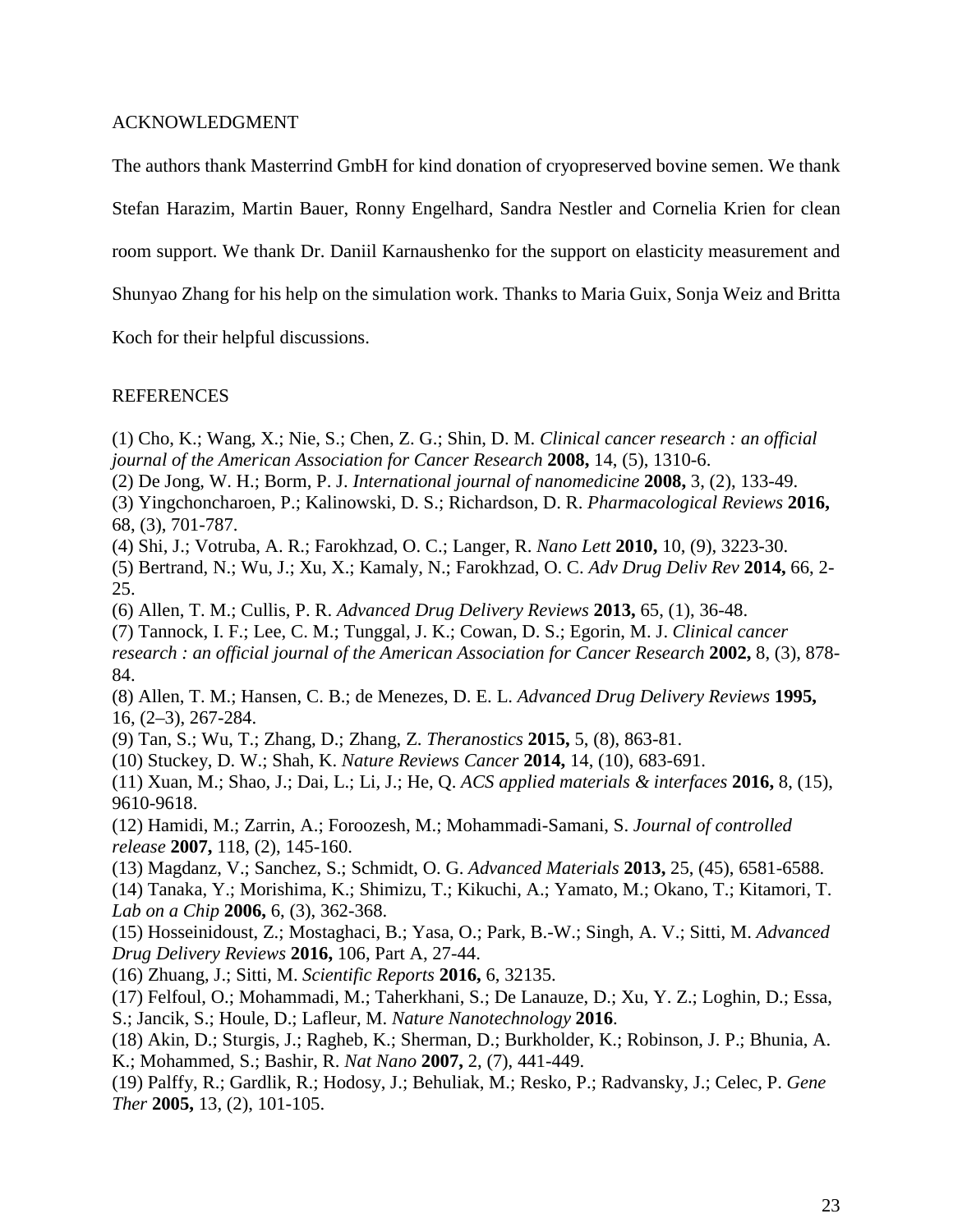<span id="page-23-0"></span>(20) Siegel, R. L.; Miller, K. D.; Jemal, A. *CA: A Cancer Journal for Clinicians* **2016,** 66, (1), 7- 30.

<span id="page-23-1"></span>(21) Cummins, J.; Woodall, P. *Journal of Reproduction and Fertility* **1985,** 75, (1), 153-175.

<span id="page-23-2"></span>(22) Johnson, G. D.; Lalancette, C.; Linnemann, A. K.; Leduc, F.; Boissonneault, G.; Krawetz, S. A. *Reproduction (Cambridge, England)* **2011,** 141, (1), 21-36.

<span id="page-23-3"></span>(23) Kwon, G. S.; Okano, T. *Advanced Drug Delivery Reviews* **1996,** 21, (2), 107-116.

<span id="page-23-4"></span>(24) Srivastava, S. K.; Medina-Sánchez, M.; Koch, B.; Schmidt, O. G. *Advanced Materials* **2016,** 28, (5), 832-837.

<span id="page-23-5"></span>(25) Wu, Z.; Lin, X.; Wu, Y.; Si, T.; Sun, J.; He, Q. *ACS Nano* **2014,** 8, (6), 6097-6105.

<span id="page-23-6"></span>(26) Bysell, H.; Månsson, R.; Hansson, P.; Malmsten, M. *Advanced Drug Delivery Reviews*  **2011,** 63, (13), 1172-1185.

<span id="page-23-7"></span>(27) Mattioli, M.; Gloria, A.; Mauro, A.; Gioia, L.; Barboni, B. *Reproduction (Cambridge, England)* **2009,** 138, (4), 679-87.

<span id="page-23-8"></span>(28) Medina-Sánchez, M.; Schwarz, L.; Meyer, A. K.; Hebenstreit, F.; Schmidt, O. G. *Nano letters* **2015,** 16, (1), 555-561.

<span id="page-23-9"></span>(29) Gravance, C. G.; Vishwanath, R.; Pitt, C.; Garner, D. L.; Casey, P. J. *Journal of Andrology*  **1998,** 19, (6), 704-709.

<span id="page-23-10"></span>(30) Van Dilla, M. A.; Gledhill, B. L.; Lake, S.; Dean, P. N.; Gray, J. W.; Kachel, V.; Barlogie, B.; Gohde, W. *The journal of histochemistry and cytochemistry : official journal of the Histochemistry Society* **1977,** 25, (7), 763-73.

<span id="page-23-11"></span>(31) Ishijima, S. *Reproduction (Cambridge, England)* **2011,** 142, (3), 409-415.

<span id="page-23-12"></span>(32) Ishimoto, K.; Gaffney, E. A. *Journal of The Royal Society Interface* **2016,** 13, (124), 20160633.

<span id="page-23-13"></span>(33) Armon, L.; Eisenbach, M. *PLOS ONE* **2011,** 6, (12), e28359.

<span id="page-23-14"></span>(34) Magdanz, V.; Medina-Sánchez, M.; Chen, Y.; Guix, M.; Schmidt, O. G. *Advanced Functional Materials* **2015,** 25, (18), 2763-2770.

<span id="page-23-15"></span>(35) *Annual Review of Fluid Mechanics* **2011,** 43, (1), 501-528.

<span id="page-23-16"></span>(36) Jikeli, J. F.; Alvarez, L.; Friedrich, B. M.; Wilson, L. G.; Pascal, R.; Colin, R.; Pichlo, M.; Rennhack, A.; Brenker, C.; Kaupp, U. B. *Nature Communications* **2015,** 6, 7985.

<span id="page-23-17"></span>(37) Frimat, J. P.; Bronkhorst, M.; de Wagenaar, B.; Bomer, J. G.; van der Heijden, F.; van den Berg, A.; Segerink, L. I. *Lab on a Chip* **2014,** 14, (15), 2635-2641.

<span id="page-23-18"></span>(38) Sun, H.-B.; Kawata, S., Two-photon photopolymerization and 3D lithographic

microfabrication. In *NMR• 3D Analysis• Photopolymerization*, Springer: 2004; pp 169-273.

<span id="page-23-19"></span>(39) Ha, C. W.; Yang, D.-Y. *Optics express* **2014,** 22, (17), 20789-20797.

<span id="page-23-20"></span>(40) Nosrati, R.; Graham, P. J.; Liu, Q.; Sinton, D. *Scientific Reports* **2016,** 6, 26669.

<span id="page-23-21"></span>(41) Tacar, O.; Sriamornsak, P.; Dass, C. R. *Journal of Pharmacy and Pharmacology* **2013,** 65, (2), 157-170.

<span id="page-23-22"></span>(42) Ishida, T.; Atobe, K.; Wang, X.; Kiwada, H. *Journal of controlled release* **2006,** 115, (3), 251-258.

<span id="page-23-23"></span>(43) Makhluf, S. B.-D.; Abu-Mukh, R.; Rubinstein, S.; Breitbart, H.; Gedanken, A. *Small* **2008,** 4, (9), 1453-1458.

<span id="page-23-24"></span>(44) Rengan, A. K.; Agarwal, A.; van der Linde, M.; du Plessis, S. S. *Reproductive Biology and Endocrinology* **2012,** 10, (1), 92.

<span id="page-23-25"></span>(45) Kiyomiya, K.-i.; Matsuo, S.; Kurebe, M. *The Mode of Nuclear Translocation of Adriamycin-Proteasome Complex* **2001,** 61, (6), 2467-2471.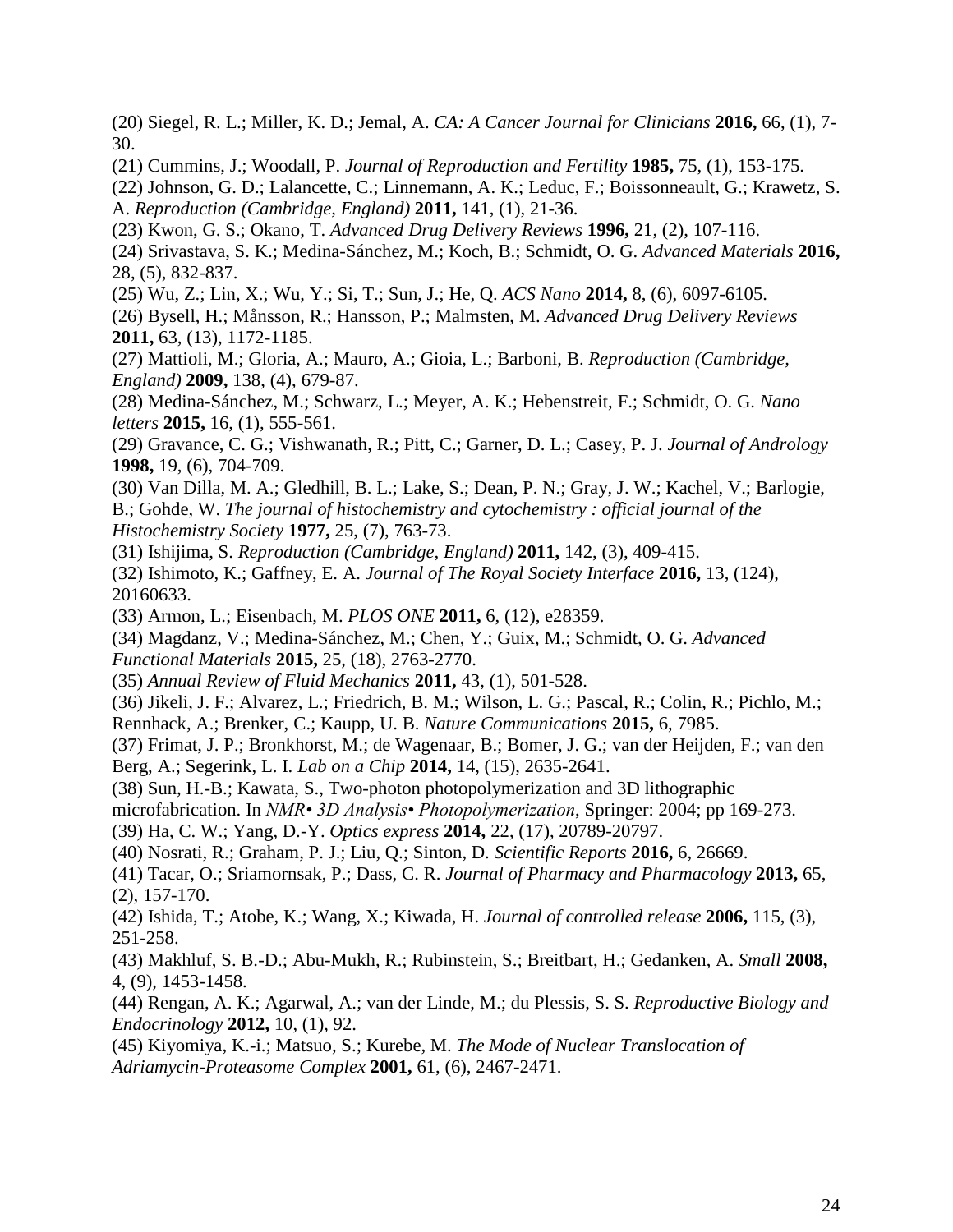<span id="page-24-0"></span>(46) Batrakova, E. V.; Li, S.; Brynskikh, A. M.; Sharma, A. K.; Li, Y.; Boska, M.; Gong, N.; Mosley, R. L.; Alakhov, V. Y.; Gendelman, H. E. *Journal of Controlled Release* **2010,** 143, (3), 290-301.

<span id="page-24-1"></span>(47) Gur, Y.; Breitbart, H. *Mol Cell Endocrinol* **2008,** 282, (1-2), 45-55.

<span id="page-24-2"></span>(48) Qu, Q.; Ma, X.; Zhao, Y. *Nanoscale* **2015,** 7, (40), 16677-86.

<span id="page-24-3"></span>(49) Munerati, M.; Cortesi, R.; Ferrari, D.; Di Virgilio, F.; Nastruzzi, C. *Biochimica et* 

*Biophysica Acta (BBA)-Molecular Cell Research* **1994,** 1224, (2), 269-276.

<span id="page-24-4"></span>(50) Gill, D. R.; Hyde, S. C.; Higgins, C. F.; Valverde, M. A.; Mintenig, G. M.; Sepúlveda, F. V. *Cell* **1992,** 71, (1), 23-32.

<span id="page-24-5"></span>(51) Liao, F.; Hu, Y.; Wu, L.; Tan, H.; Luo, B.; He, Y.; Qiao, Y.; Mo, Q.; Wang, Y.; Zuo, Z. *Oncology reports* **2015,** 33, (4), 1823-1827.

<span id="page-24-6"></span>(52) Coleman, M. L.; Sahai, E. A.; Yeo, M.; Bosch, M.; Dewar, A.; Olson, M. F. *Nat Cell Biol*  **2001,** 3, (4), 339-345.

<span id="page-24-7"></span>(53) Yuan, F. *Nat Biotech* **1997,** 15, (8), 722-723.

<span id="page-24-8"></span>(54) Ma, H. L.; Jiang, Q.; Han, S.; Wu, Y.; Cui Tomshine, J.; Wang, D.; Gan, Y.; Zou, G.; Liang, X. J. *Molecular imaging* **2012,** 11, (6), 487-98.

<span id="page-24-9"></span>(55) Grimes, D. R.; Kelly, C.; Bloch, K.; Partridge, M. *Journal of The Royal Society Interface*  **2014,** 11, (92), 20131124.

<span id="page-24-10"></span>(56) Bendich, A.; Borenfreund, E.; Sternberg, S. S. *Science (New York, N.Y.)* **1974,** 183, (4127), 857-9.

<span id="page-24-11"></span>(57) Gwatkin, R.; Andersen, O. *Journal of reproduction and fertility* **1973,** 35, (3), 565-567.

<span id="page-24-12"></span>(58) Liu, N.; Gao, F.; Han, Z.; Xu, X.; Underhill, C. B.; Zhang, L. *Cancer research* **2001,** 61, (13), 5207-14.

<span id="page-24-13"></span>(59) Pang, P. C.; Tissot, B.; Drobnis, E. Z.; Sutovsky, P.; Morris, H. R.; Clark, G. F.; Dell, A. *The Journal of biological chemistry* **2007,** 282, (50), 36593-602.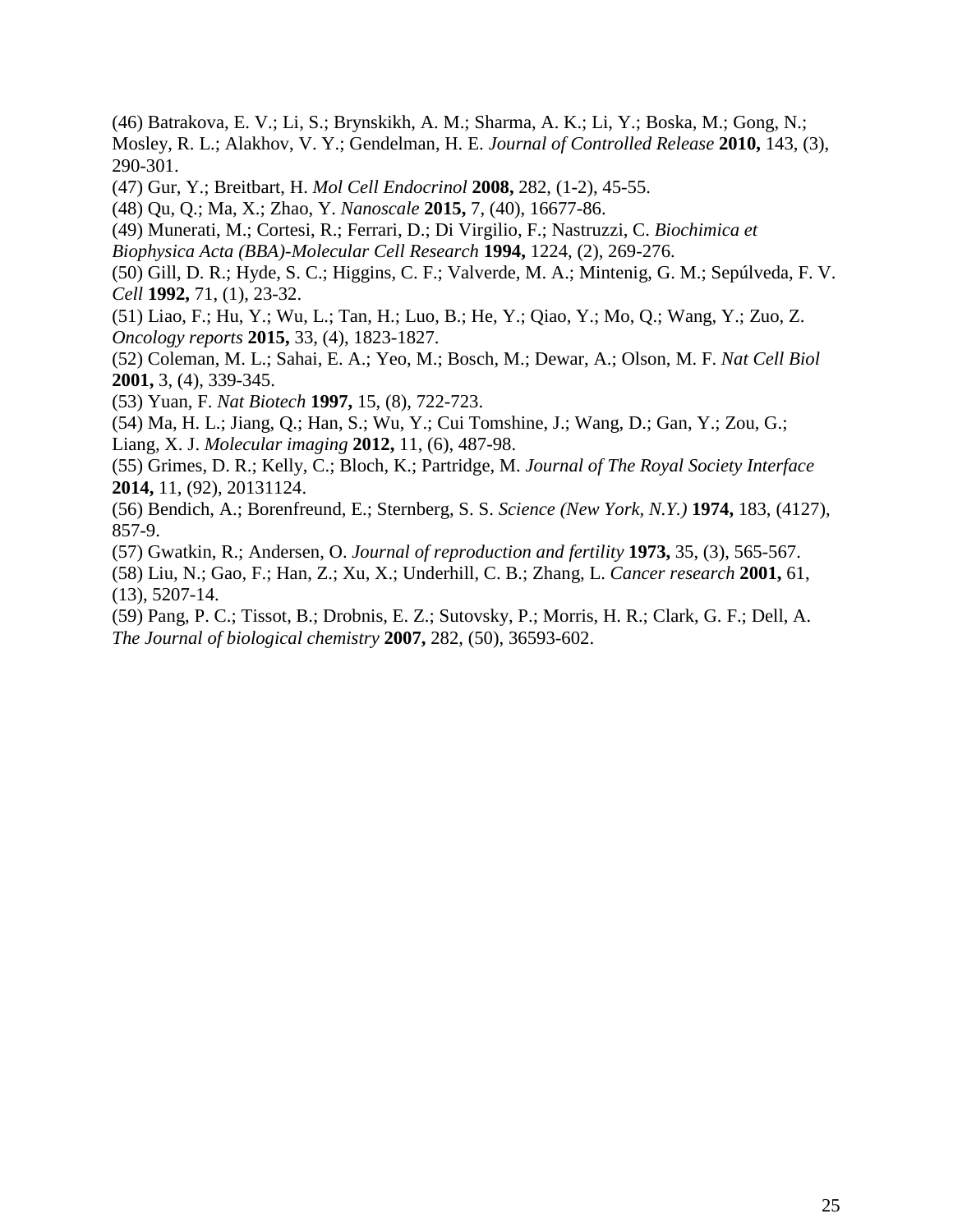# **Supporting Information**

# Sperm-hybrid micromotor for targeted drug delivery

*Haifeng Xu1 , Mariana Medina-Sánchez<sup>1</sup> \*, Veronika Magdanz<sup>1</sup> , Lukas Schwarz<sup>1</sup> , Franziska Hebenstreit<sup>1</sup> and Oliver G. Schmidt1,2*

<sup>1</sup>Institute for Integrative Nanosciences, IFW Dresden, Helmholtzstraße 20, 01069 Dresden, Germany

<sup>2</sup>Material Systems for Nanoelectronics, Chemnitz University of Technology, Reichenhainer Straße 70, 09107 Chemnitz, Germany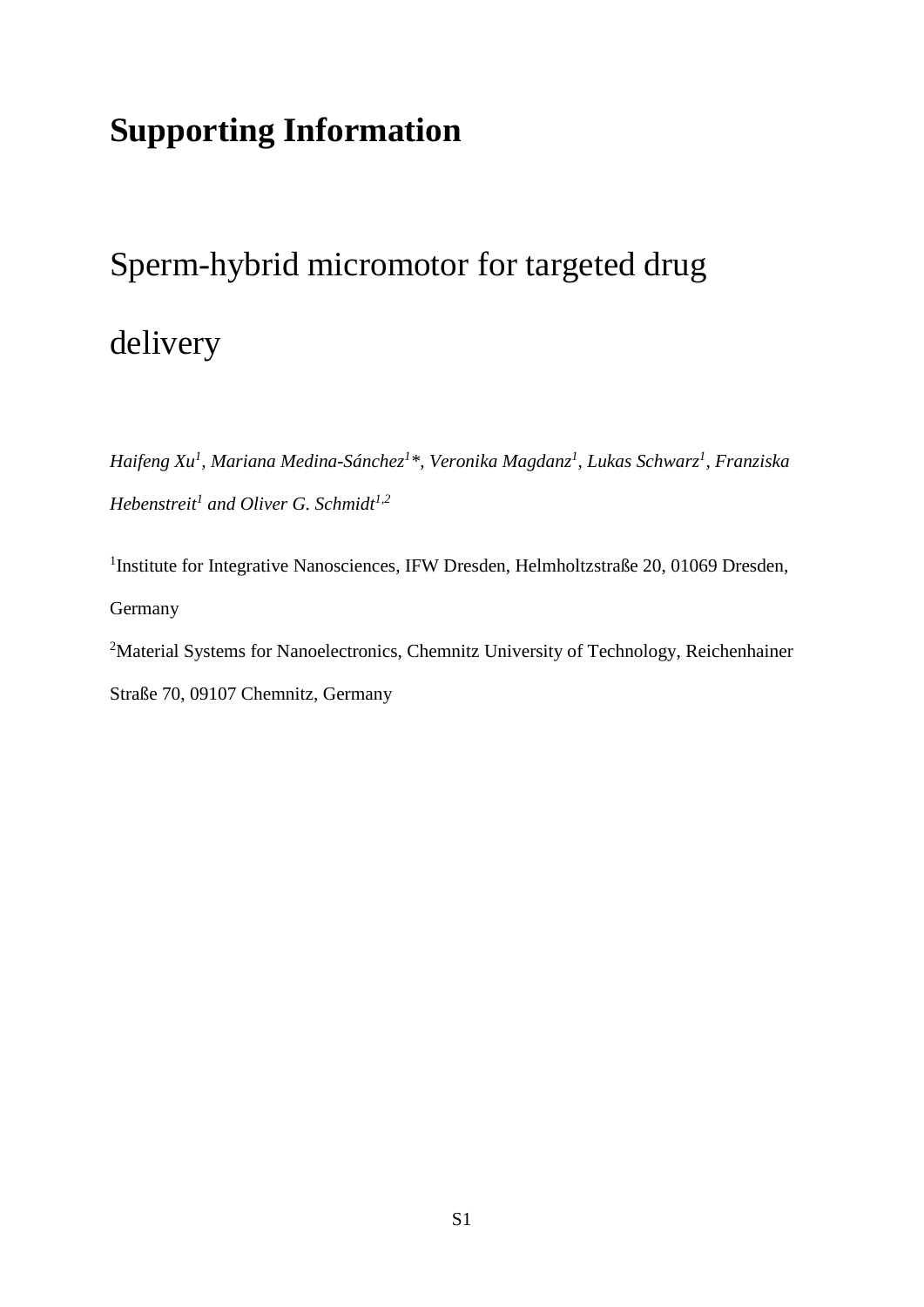### **EXPERIMENTAL PART**

### *Microfluidic platform fabrication*

Microfluidic channels were fabricated by soft lithography. Briefly, a silicon wafer was spin coated with the negative photoresist SU-8 (SÜSS Microtec) and patterned by maskless lithography (μPG 501 Maskless Aligner, Heidelberg Instruments). After that, a mixture of PDMS and curing agent (Dow Corning Corp.) was poured onto the obtained mold and cured at 75  $\degree$ C for 2h. The channels were designed to be 200  $\mu$ m deep and 3 cm long. Two reservoirs were punched out at the inlet and the outlet after peeling off the PDMS channel from the mold. Finally, to complete the channel fabrication, the PDMS channel and a cleaned glass substrate were physically bonded after being exposed to oxygen plasma for about 0.5 min. To condition the inner channel surface, channels were filled with Pluronic® F-127 solution (10 μg/mL in DI water) (Sigma-Aldrich, Germany) and incubated for 1 h at 37 °C. Pluronic® F-127 has been previously used to repel sperm cells, making it suitable for minimizing unspecific adhesion between sperms, the channel, and micromotor surfaces.<sup>[1](#page-35-0)</sup> Before performing an experiment, the resulting channels were always rinsed with sperm medium (SP-TALP, see Table S1) 3 times.

### *Tetrapod fabrication*

Arrays of polymeric tetrapods were fabricated by 3D laser lithography (Photonic Professional GT, Nanoscribe GmbH). Briefly, dip-in laser lithography photoresist (IP-Dip, Nanoscribe GmbH) was dropped onto cleaned quartz glass substrates (25x25 mm²) as the basis polymer material for laser writing. The negative-tone photoresist was then polymerized specifically at preprogrammed exposure positions by two-photon absorption (laser wavelength 780 nm). The design of the tetrapod arrays was programmed with DeScribe software (Nanoscribe GmbH).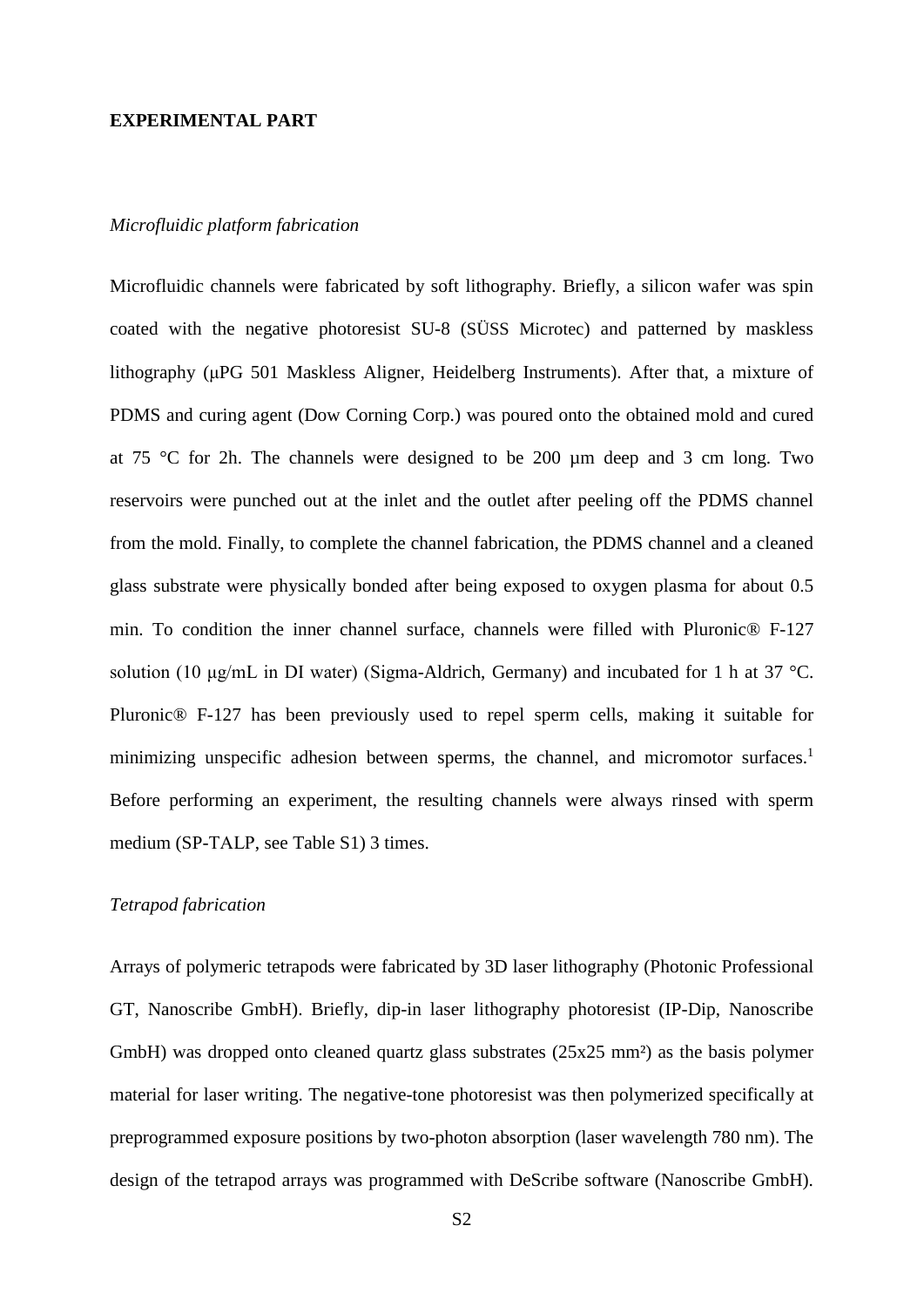The samples were then dried in a critical point dryer (Autosamdri®-931, Tousimis Research Corporation) after 20 min of development in mr-Dev 600 (Micro Resist Technology GmbH) and 3 min of washing in isopropanol. The dried samples were coated with 10 nm Fe and 2 nm Ti of high purity (99.995 %) by E-beam metal evaporation (Edwards auto 500 e-beam, Moorfield Nanotechnology Limited). To create a magnetic easy axis, the sample holder was tilted at an angle of 75° during the deposition process. The metal-coated samples were also immersed in Pluronic® F-127 solution for 1 h at 37°C and rinsed with water and SP-TALP for subsequent experiments to avoid unspecific adhesion of target cells.

Tetrapod printing quality was evaluated by scanning electron microscopy (Zeiss NVision 40, Carl Zeiss Microscopy GmbH). The samples were fixed on a metal stub and coated with 10 nm of platinum. Imaging was performed at a working distance of 5 mm in the secondary electron imaging mode at a working voltage of 2 kV.

The finite element analysis of the arm deformation was performed with Autodesk Inventor software (applied Young's modulus and poisson ratio are  $0.15$  $0.15$  $0.15$  GPa and  $0.45$ , respectively)<sup>2</sup>. The relationship between the deflection and the distributed load was calculated according to the Euler–Bernoulli equation<sup>3</sup> as:

$$
q = \frac{d^2}{dx^2} \bigg( EI \frac{d^2 \omega}{dx^2} \bigg),
$$

where  $\omega$  and q represent the deflection and distributed load, respectively, and x describes the orientation direction of an arm and *E* is the Young's modulus of the material. *I* is the second moment of area of an arm's cross-section. For an arm with a loading along the *z* axis,

$$
I = \iint z^2 dy dz.
$$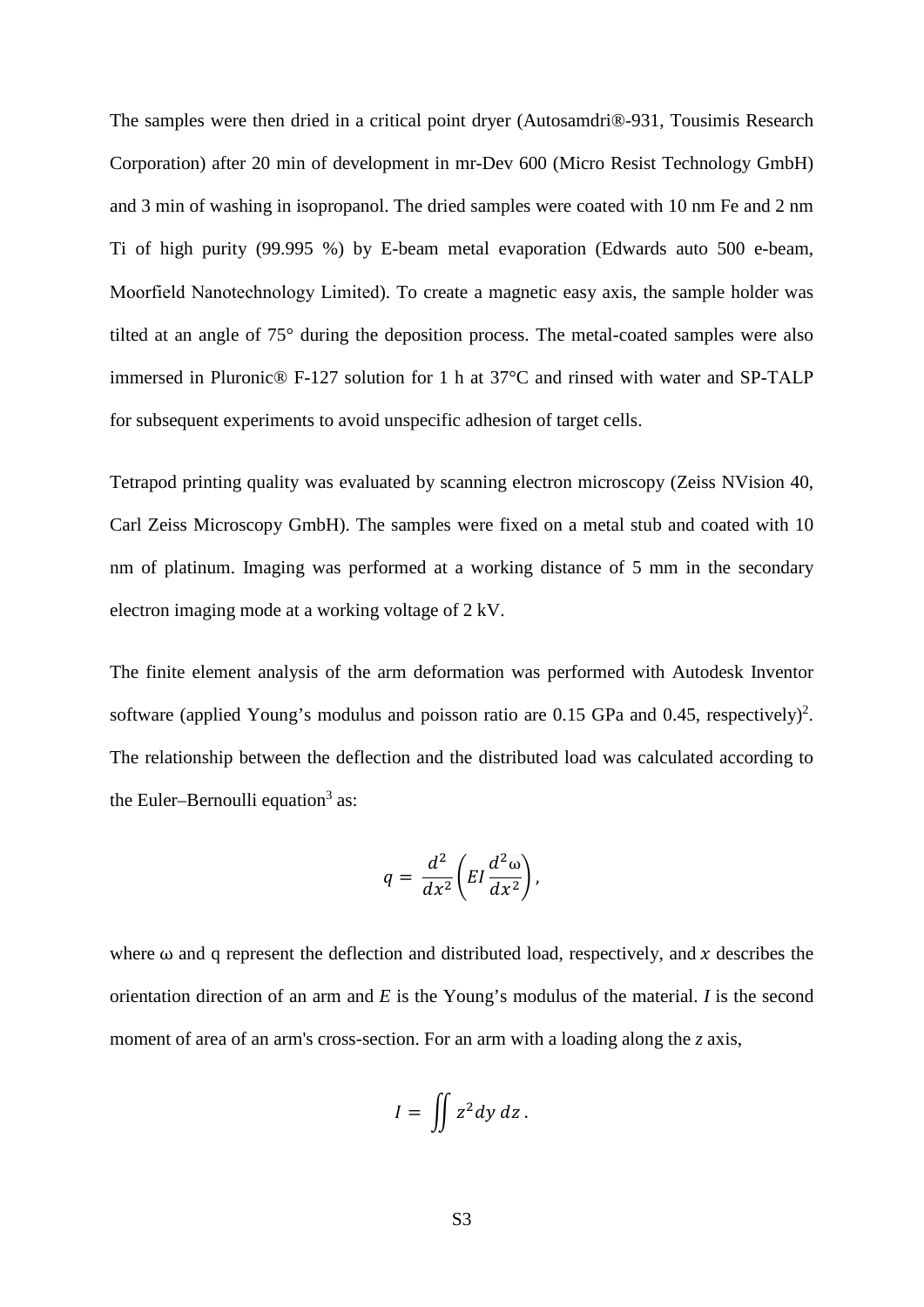### *Preparation of drug-loaded sperm cells*

Bovine sperm cells were recovered by thawing cryopreserved sperm straws rapidly in a water bath at 38 °C for 2 min, and washed with BoviPure 100 / BoviDilute  $(40\%/80\%)$  $(40\%/80\%)$  $(40\%/80\%)$ <sup>4</sup> After 5 min centrifugation at 300 g in soft mode, the sperms were resuspended in 1 mL SP-TALP for subsequent use. Sperm concentration was calculated by using a cell counting chamber. 1 mg/mL of FITC-BSA (Fluorescein isothiocyanate conjugated bovine serum albumin) (Sigma-Aldrich, Germany) and DOX-HCl (doxorubicin hydrochloride) (Sigma-Aldrich, Germany) solution were prepared in SP-TALP, respectively, and stored under dark conditions at 4 °C. To prepare drug-loaded sperm cells, a mixture of sperm solution and FITC-BSA or DOX-HCl solution at specific concentrations were co-incubated in a humidified atmosphere of 5%  $CO<sub>2</sub>$ in air at 37 °C for 1 h. After washing the sample 2 times with SP-TALP by centrifugation at 300 g for 5 min, the pellet of drug-loaded sperms was redispersed in SP-TALP and stored in the incubator under dark conditions for subsequent use. It is important to note that the samples were to be used within 6 h to guarantee sperm motility.

### *HeLa cell spheroid preparation*

HeLa cells were cultured in a 25 mL adherent flask for 2 weeks after recovering (for details of the medium see Table S2). To prepare tumor spheroids, the cells were first incubated in 2 mL Trypsin/EDTA for 10 min to be detached from the substrate. After dilution in 8 mL medium, the cell suspension was then centrifuged at 1000 rpm for 3.5 min to remove the medium. Then the cell pellet was resuspended in 1 mL medium. After calculation,  $3\times10^5$  cells were suspended into 3 mL of medium and seeded in a spheroid-culture dish (Cellstar® Cell-Repellent Surface, Greiner bio-one).<sup>5</sup> After 3 days maturation, the spheroid solution was transferred into a 15 mL falcon and incubated for 5 min to separate the sediment cells.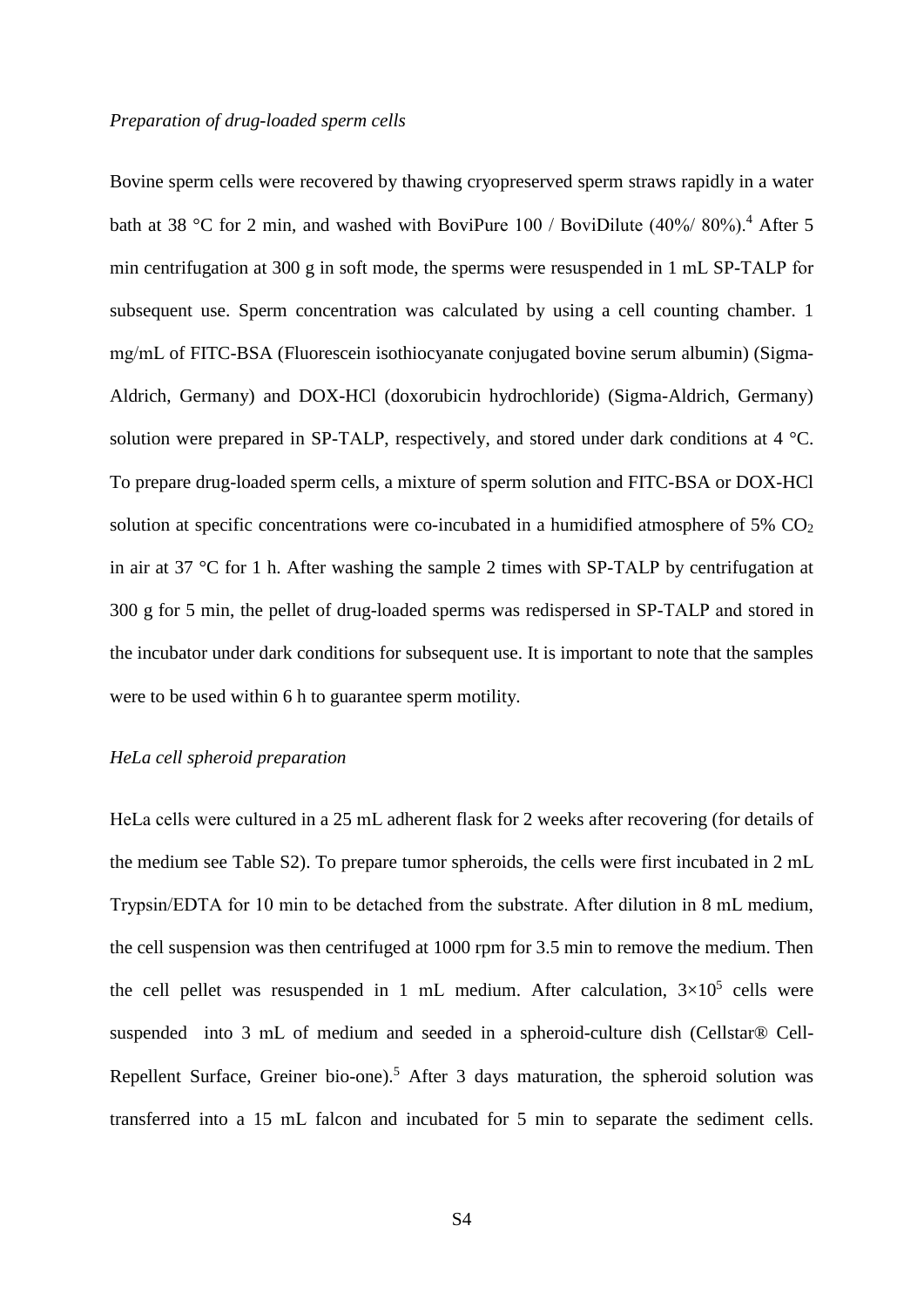Finally, the bottom pellet of the spheroids was resuspended in 3 mL of new medium in the spheroid-culture dish for subsequent experiments.

### *Evaluation of sperm transport procedure*

PDMS-based microfluidic chips were employed to evaluate the sperm-tetrapod coupling procedure, the magnetic guidance of the hybrid micromotors, and the sperm release by the mechanical trigger function. The chip featured a 500 µm wide channel where the spermtetrapod coupling and guidance occurred, and obstacles in 3 different shapes where the sperm release occurred (see Video S4). Tetrapods, PDMS channels and sperms were prepared and treated as mentioned before. After that, an array of tetrapods (1296 devices in total) was detached from the substrate by mechanical scratching and dispersed into 50 µL of SP-TALP. For the evaluation of the sperm-tetrapod hybrid micromotor performance, 50 µL of a mixture of equal parts sperm solution  $(3\times10^5$  per mL) and tetrapod suspension (ca. 750 in 25 µL SP-TALP) was introduced into the channel. Real time videos of the samples were recorded under the microscope (ZEISS Axio Scope.A1, Carl Zeiss Microscopy GmbH) with a high speed camera (Phantom Miro eX4, Vision Research Inc.) with 30 frames per second. Working temperature was maintained at 38 °C to assert the motility of the respective sperm sample. After coupling, the sperm-hybrid micromotor was guided by simply rotating a permanent magnet and the resulting directional changes were recorded to evaluate the guidance performance. The operating distance between the magnet and the sample was about 10 cm, resulting in an effective magnetic field of roughly 5 mT. Sperm release was evaluated by guiding the coupled motor onto different obstacles.

### *Evaluation of the drug loading procedure*

The success of the drug loading procedure was evaluated by the determination of the encapsulation efficiency. DOX-HCl-loaded sperm cells were prepared as mentioned before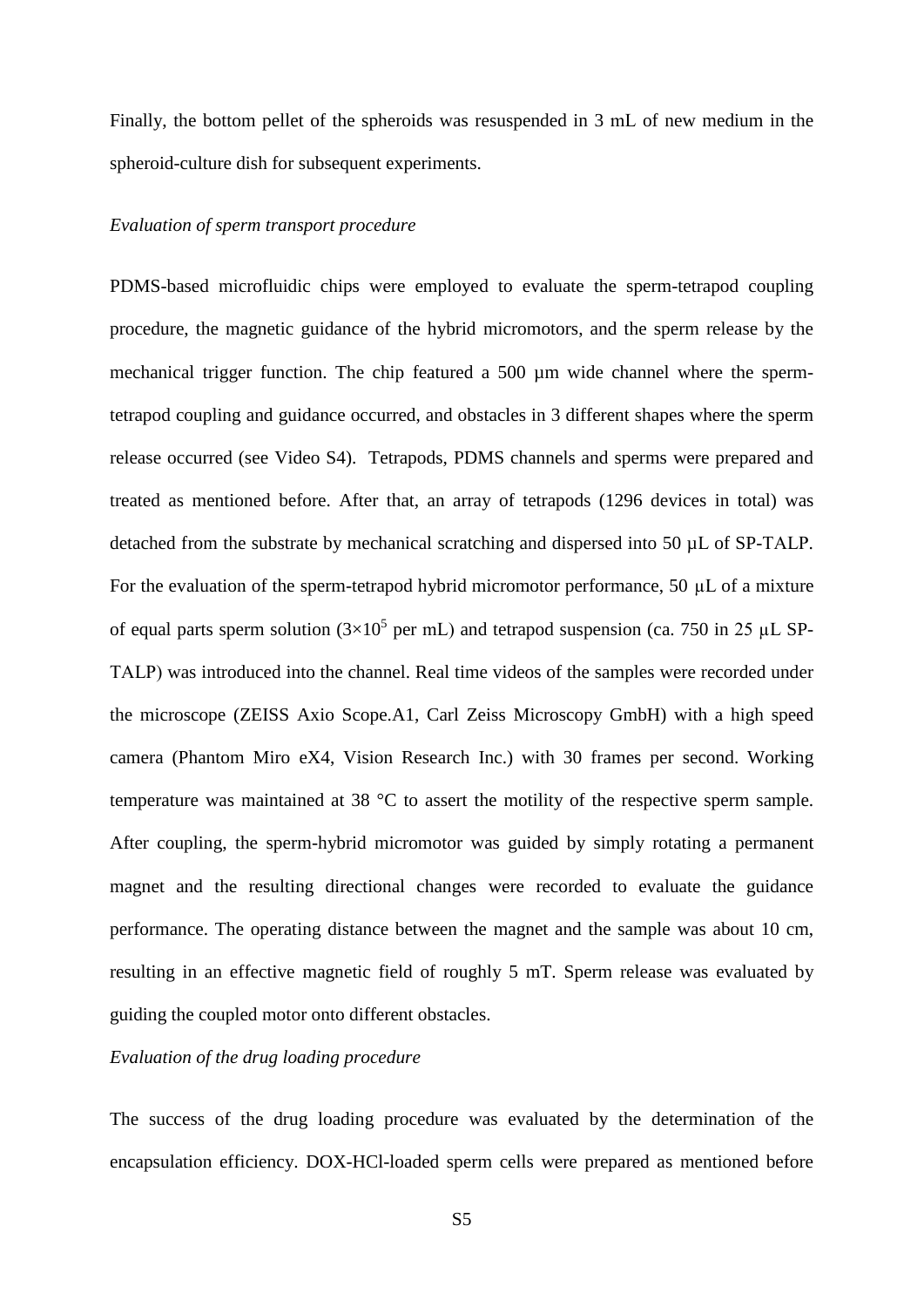with a concentration of  $3\times10^6$  sperms per mL. The samples of DOX-HCl solution were designed as a series of concentrations with 10, 20, 50, 100 and 200 µg of drug per mL. FITC-BSA-loaded sperms were prepared with FITC-BSA solution with a concentration of 100 µg/mL. After incubation of sperms in these solutions, the respective supernatant was collected after centrifugation and filtered through a 2 µm pore size membrane. The sperms were resuspended after purification as mentioned before. Fluorescence images were taken at an excitation wavelength of 470 nm (DOX-HCl: Ex 470 nm, Em 580 nm;<sup>6</sup> FITC-BSA: Ex 470 nm. Em 509 nm<sup>7</sup>[\)](#page-35-6) (Cell Observer, Carl Zeiss Microscopy GmbH). The concentration of DOX-HCl was determined with a fluorescence spectrometer in FL-RL mode (SpectraMax® M2, Molecular Devices, LLC.) and the total weight was calculated. SP-TALP solution was used as blank control for all measurements. The concentration of the residual DOX-HCl was determined by measuring the supernatant of each sample after centrifugation. The encapsulation efficiency was calculated as the ratio of encapsulated drug to the total amount of the used drug:

$$
DOX~loading~ratio = \frac{total~weight~of~the~used~DOX - weight~of~residual~DOX}{total~weight~of~the~used~drug}
$$

DOX amount per sperm =  $\frac{\text{total loading am}}{\text{number of used s}}$ 

### *Evaluation of drug-loaded sperm delivery toward tumor spheroids*

Figure S6 shows the microfluidic chip that was designed for drug delivery experiments. The chip was designed to have a wide dosing region (where sperms are coupled to the tetrapods), a treatment region (where the tumor spheroid is located) and a constricted neck region in the middle to prevent the entry of non-coupled sperms into the treatment region. Drug-loaded sperms were prepared as mentioned earlier and observed under a fluorescence microscope using an excitation light with a wavelength of 470 nm (see Video S5, exposure time: 800 ms).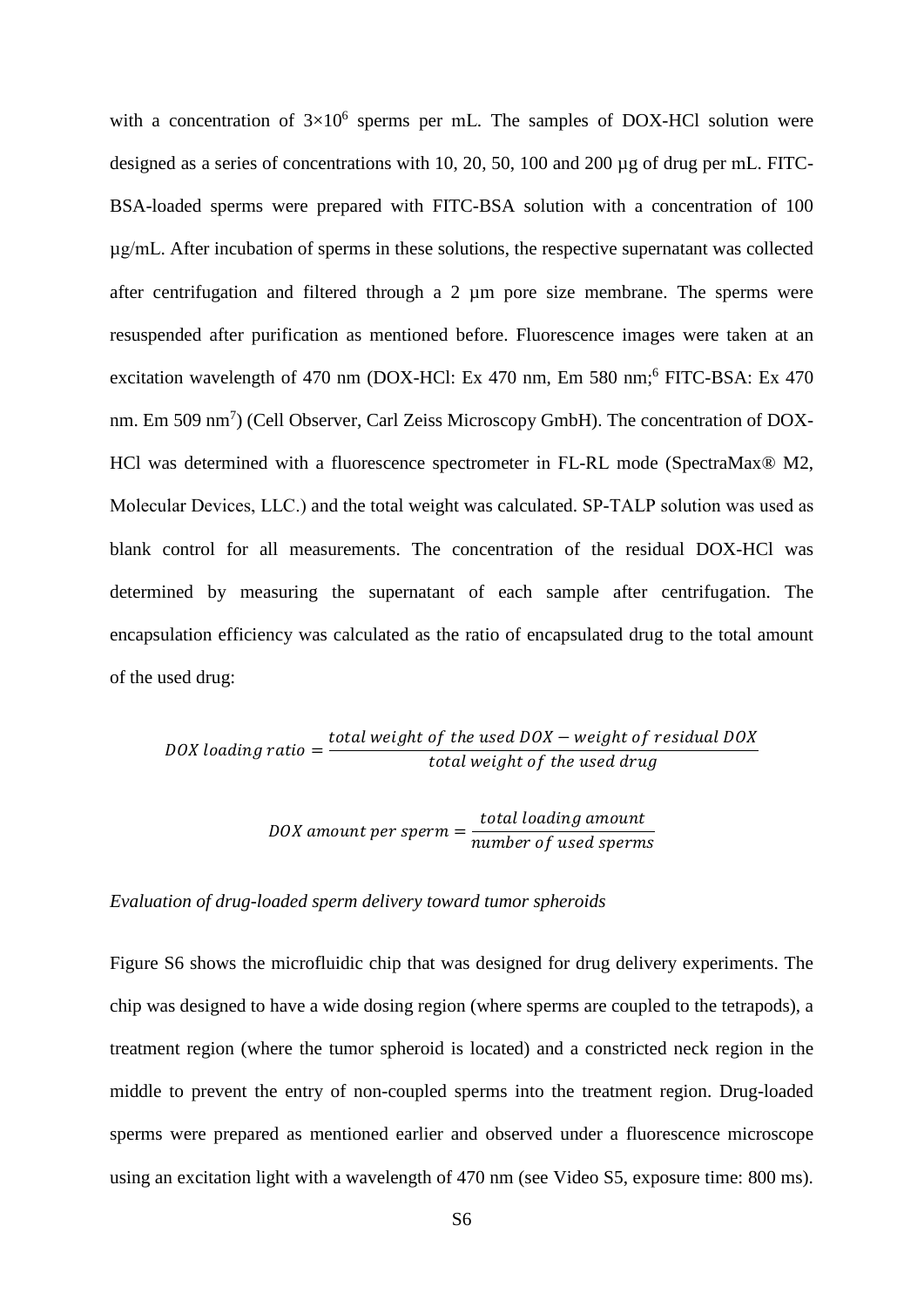After chip treatment with Pluronic® F-127 and SP-TALP, HeLa cell medium was first filled into the chip as the experimental environment. Then the HeLa spheroid was introduced into the chip from the left end and then 5  $\mu$ L of tetrapod suspension (around 300) and 5  $\mu$ L of drug-loaded sperms solution  $(3\times10^5$  /mL) were introduced from the right end. Real time videos of the transport process were recorded under the aforementioned microscope. With the guidance by an external magnet at a distance of ca. 10 cm, sperm-hybrid micromotors were guided to the target spheroid and the coupled drug-loaded sperms were released into the spheroid. Afterwards, the whole system was incubated in appropriate cell culture conditions (5%  $CO<sub>2</sub>$  in air at 37 °C). At fixed time points, z-stack images of the sperm embedded spheroids were captured under the aforementioned fluorescence microscope. The exposure time of the fluorescent channel for all images was fixed at 800 ms. Subsequent semiquantitative analysis of the multi-channel images was executed with ImageJ.

#### **Table S1.** Recipes for Sperm medium and HeLa cell medium

# *Sperm-medium (SP-TALP)*

| $SP-TL$ (IVL03) | Caisson lab   | $9.5$ mL        |
|-----------------|---------------|-----------------|
| Albumin (A7030) | Sigma Aldrich | $60 \text{ mg}$ |
| Sodium pyruvate | Gibco         | $0.5$ mL        |
| Gentamycin      | Cassion lab   | $20 \mu l$      |

*HeLa medium* 

| DMEM - high glucose     | Sigma Aldrich | 50 mL          |
|-------------------------|---------------|----------------|
| <b>FBS</b> 10%          | Sigma Aldrich | $5 \text{ mL}$ |
| L-Glutamin 1%           | Gibco         | $0.5$ mL       |
| Penicillin/Streptomycin | Sigma Aldrich | $0.5$ mL       |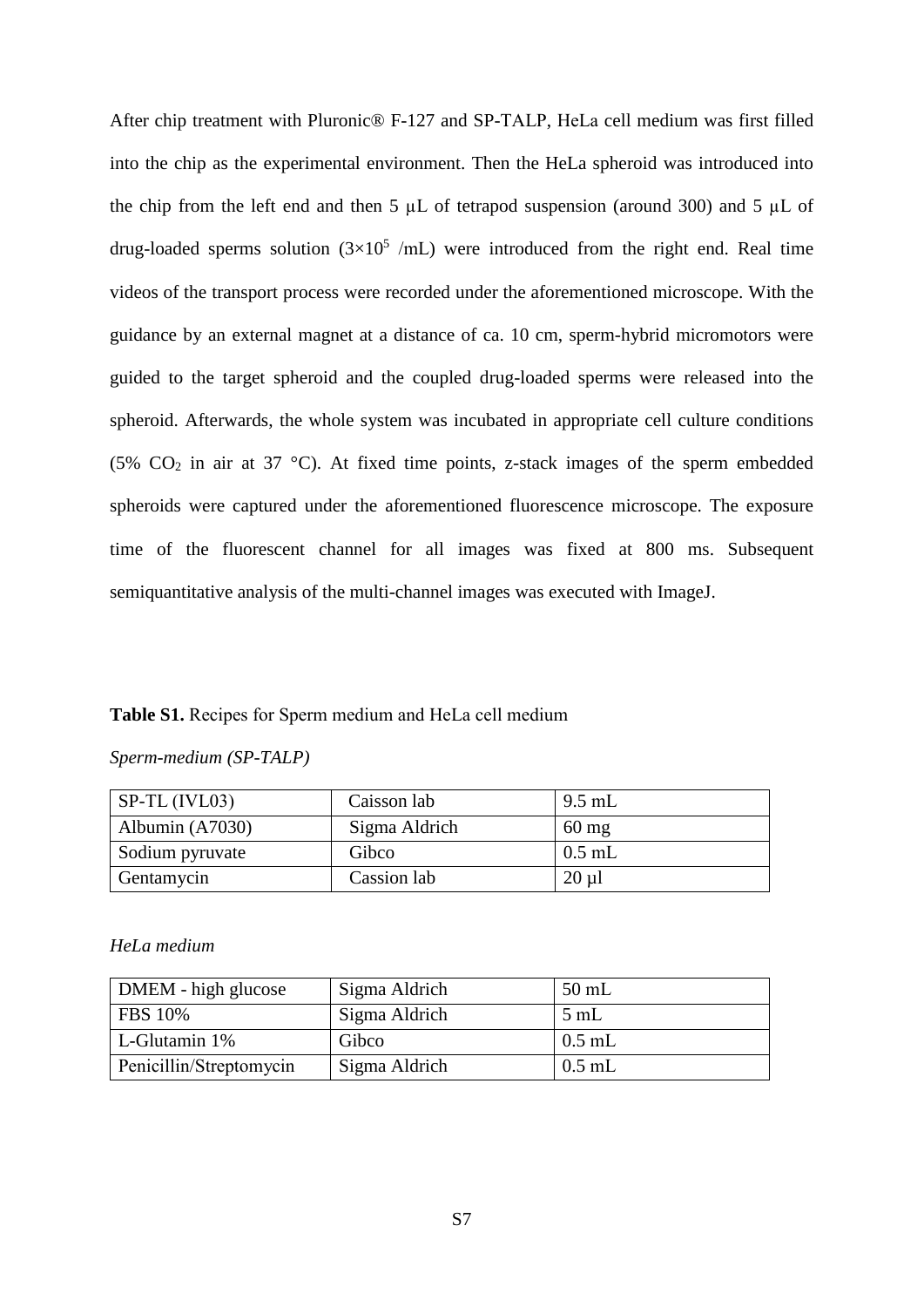# **SUPPORTING FIGURES**



Figure S1. Schematic depicting tumor targeted drug delivery by a sperm-hybrid micromotor under magnetic guidance with mechanical sperm release trigger.



**Figure S2.** Fluorescence and bright field overlaid images of FITC-BSA-loaded sperms in (a) 10 $\times$ ; (b) 40 $\times$  magnification; (c) 3D reconstruction of 18 z-stack images with stack separation of 0.3 µm showing the cross-section of a BSA-loaded sperm cell.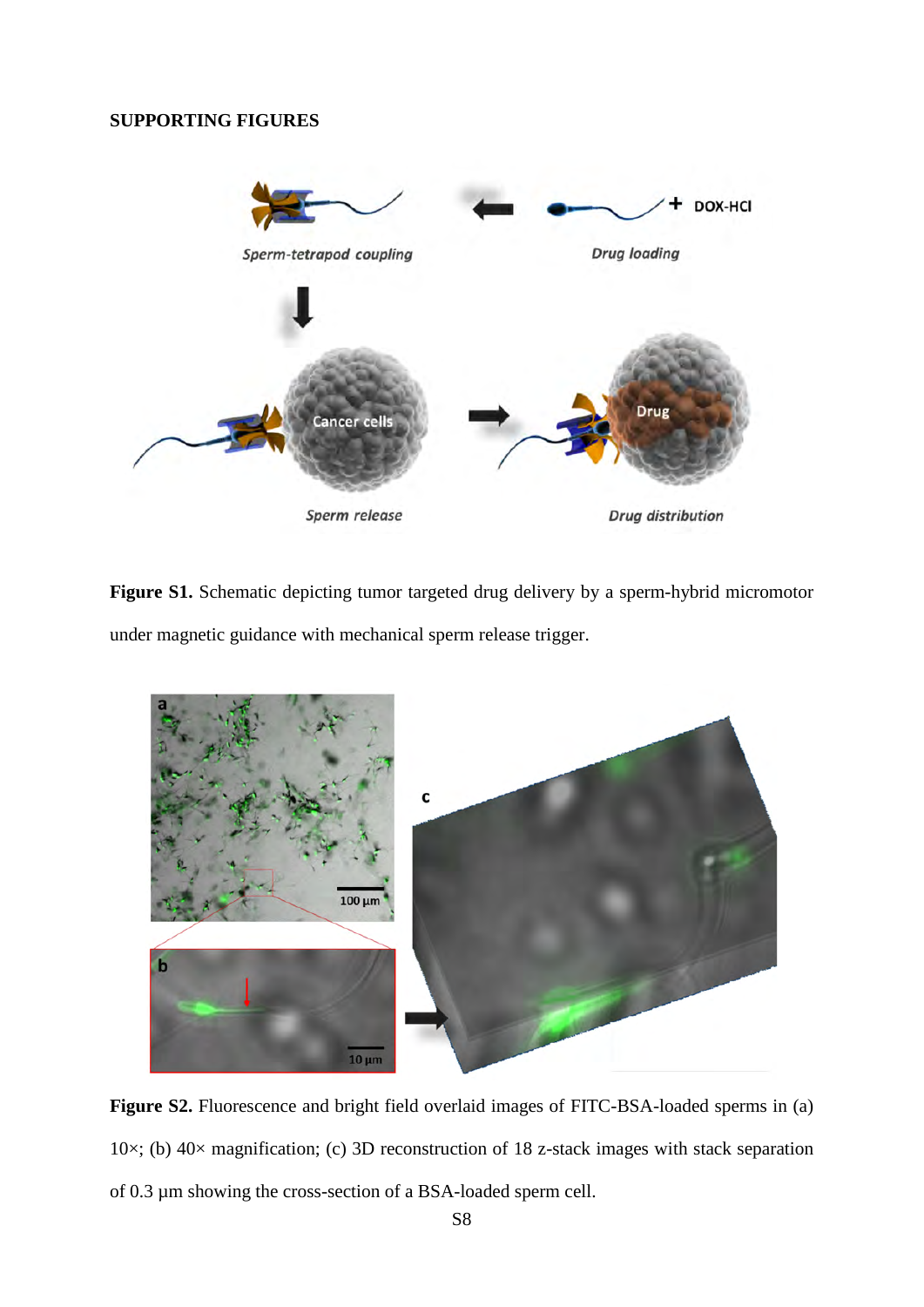

**Figure S3.** Plot of cumulative release ratio of DOX-HCl from loaded sperm over release time. Sperm concentration:  $3\times10^6$  /mL. (n = 4)



**Figure S4.** FITC-BSA distribution in a HeLa spheroid after the co-incubation of FITC-BSA loaded sperms with a HeLa spheroid. (a) Overlaid z-stack images. Red lines circle the spheroid. FITC-BSA is fluorescing in green under an excitation light of 470 nm. (b) Semiquantitative analysis of the fluorescence intensity of the spheroid shown in (a). Area of BSA distribution describes the spreading area of FITC-BSA fluorescence signals on the spheroid, i.e. drug distribution. Integrated intensity describes the sum of fluorescence intensity in the red-circled spheroid in (a), which corresponds to the total amount of FITC-BSA present.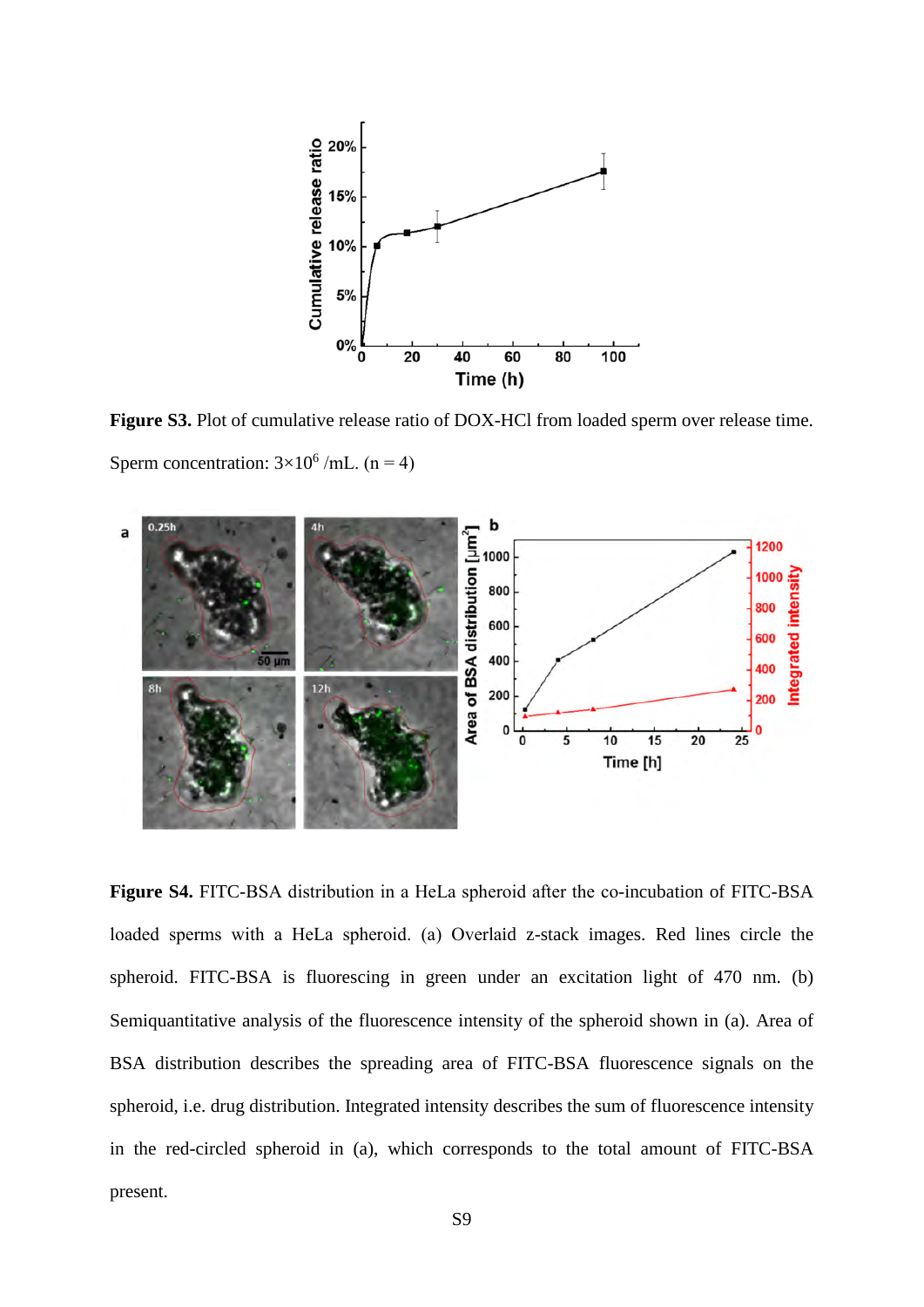

Figure S5. Cancer cell apoptosis induced by DOX-HCl-loaded sperms. Red fluorescence indicates DOX-HCl. Red arrows point at proliferated HeLa cells (fusiform). Black arrows point at HeLa cells in apoptosis. Blue arrows point at sperm cells.



**Figure S6.** Schematic of the microfluidic chip for drug-loaded sperm transport.